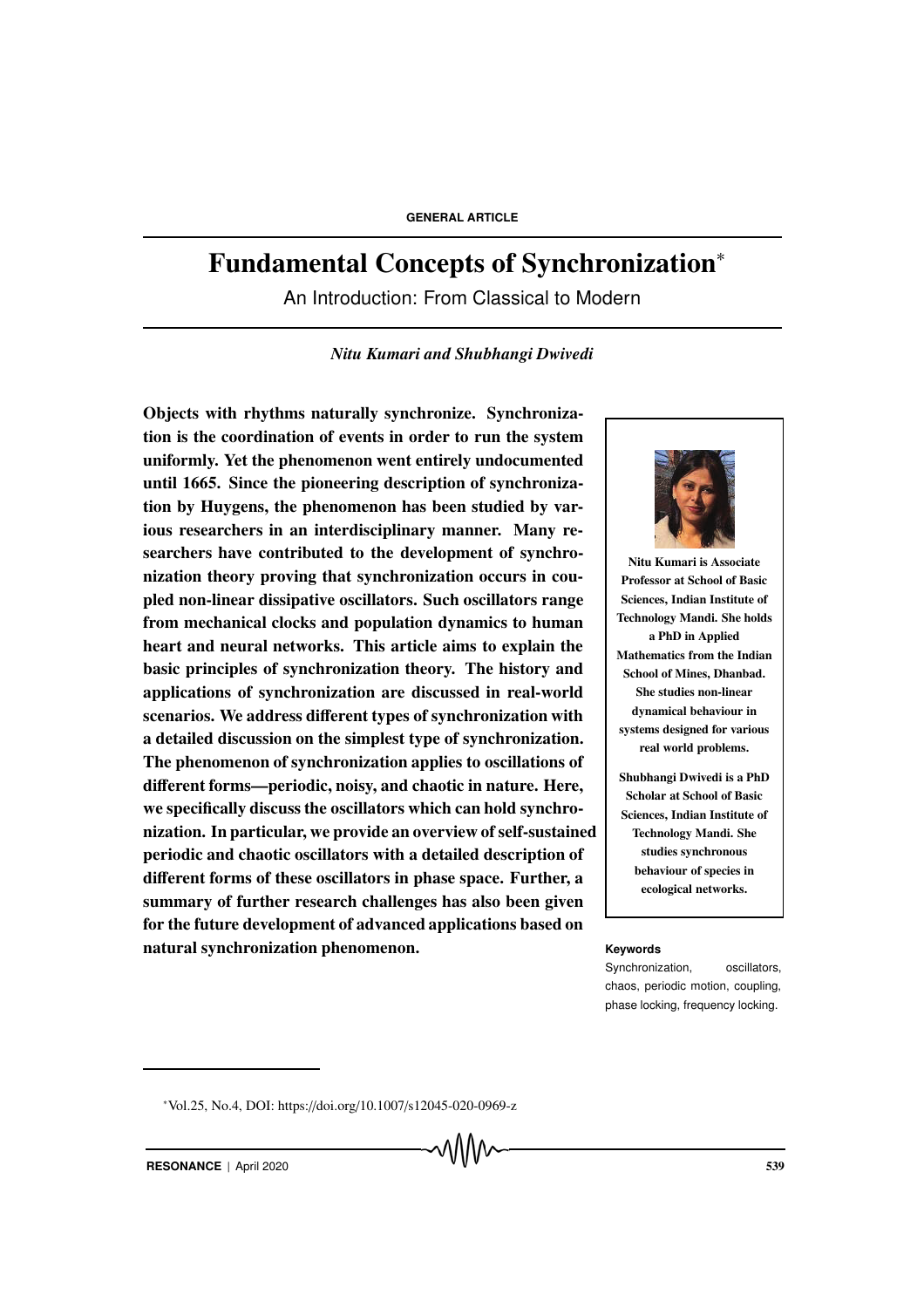Figure 1. Christiaan Huygens (1629–1695). (Image Source: *Wikipedia*)



One of the first recorded perceptions of synchronization is by the

# 1. History of Synchronization

Dutch researcher Christiaan Huygens (1629–1695, *Figure* 1). In a time when science depended vigorously on perception, experimentation, and reflection, Huygens made a fortunate disclosure. In 1665, Christiaan He made exact pendulum clocks. In 1665, it was reported by him that two identical clocks hung on a beam synchronized with each other after about thirty minutes. He observed that two identical pendulum clocks, weakly coupled through a heavy beam (a wooden bar supported by two chairs), soon synchronized with the same period and amplitude but the two pendulums swang in opposite directions. Since disturbances did not affect the synchronous motion, Huygens believed that synchronization was caused by airflow. However, after further experimentation, he concluded that the weak coupling of the two clocks through the beam was the reason for this state of anti-phase synchronization. This impact which Huygens called 'odd kind of sympathy' is nowadays known as synchronization. *Figure* 2 shows the original drawing made by Huygens.

> 354 years ago, in a letter to the Royal Society of London, Christiaan Huygens described "an odd kind of sympathy" between two pendulums mounted side by side on a wooden beam. This inspired the modern studies on synchronization in coupled non-

Huygens reported that two identical clocks hung on a beam synchronized with each other after about thirty minutes.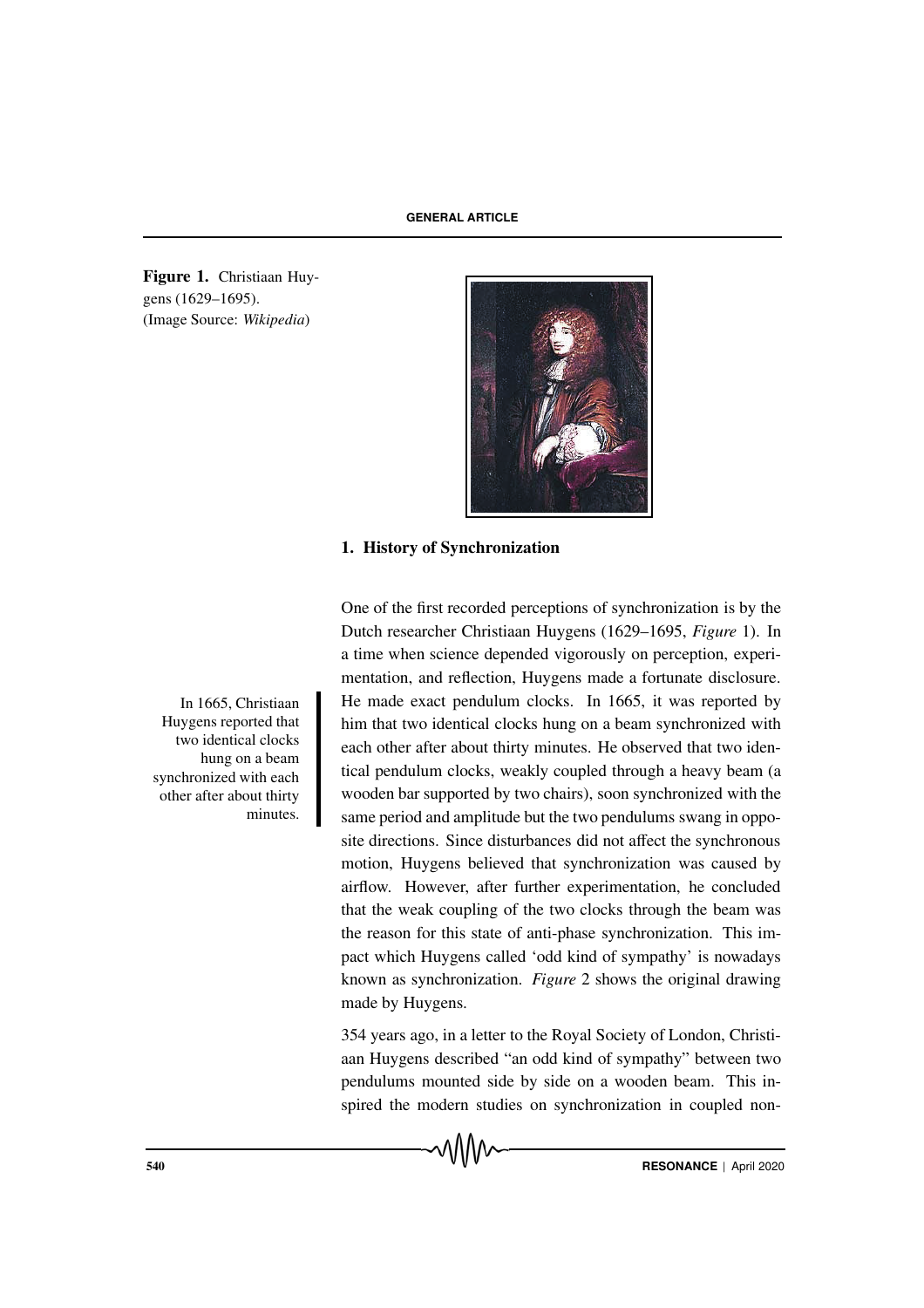

Figure 2. (a) Shows an original drawing of Huygens. Reprinted from [1]. (b) Huygens experiments with pendulum clocks.

linear oscillators [1]. He reported on his observation of synchronization of two pendulum clocks which he had invented shortly before:

"...It is quite worth noting that when we suspended two clocks so constructed from two hooks embedded in the same wooden beam, the motions of each pendulum in different swings were so much in agreement that they never receded the least bit from each other, and the sound of each was always heard simultaneously. Further, if this agreement was disturbed by some interference, it re-established itself in a short time. For a long time I was amazed at this unexpected result, but after a careful examination finally found that the cause of this is due to the motion of the beam, even though this is hardly perceptible."

Watch an experiment online here: https://youtube/Aaxw4zbULMs. The interesting phenomenon first discovered in 1665 by Christiaan Huygens has been explained in this episode. One can see that one can see that five five pendulum clocks placed in a room together will mysteriously synchronize with each other. How can mechanical objects transmit an influence when they are not touching? What is the cause of this 'odd kind of sympathy'? Watch the video to find out!

The Huygens' set-up was not precisely like the set-up as shown in the video above, because the clocks are attached to a fixed object. Still, these clocks will eventually synchronize. The fundamental idea is that although the clocks are connected to a solid object, there is still a transfer of energy taking place. To keep the pendulum clocks in time, the winding mechanism must deliver a

vψψν

pendulum clocks placed in a room together will mysteriously synchronize with each other.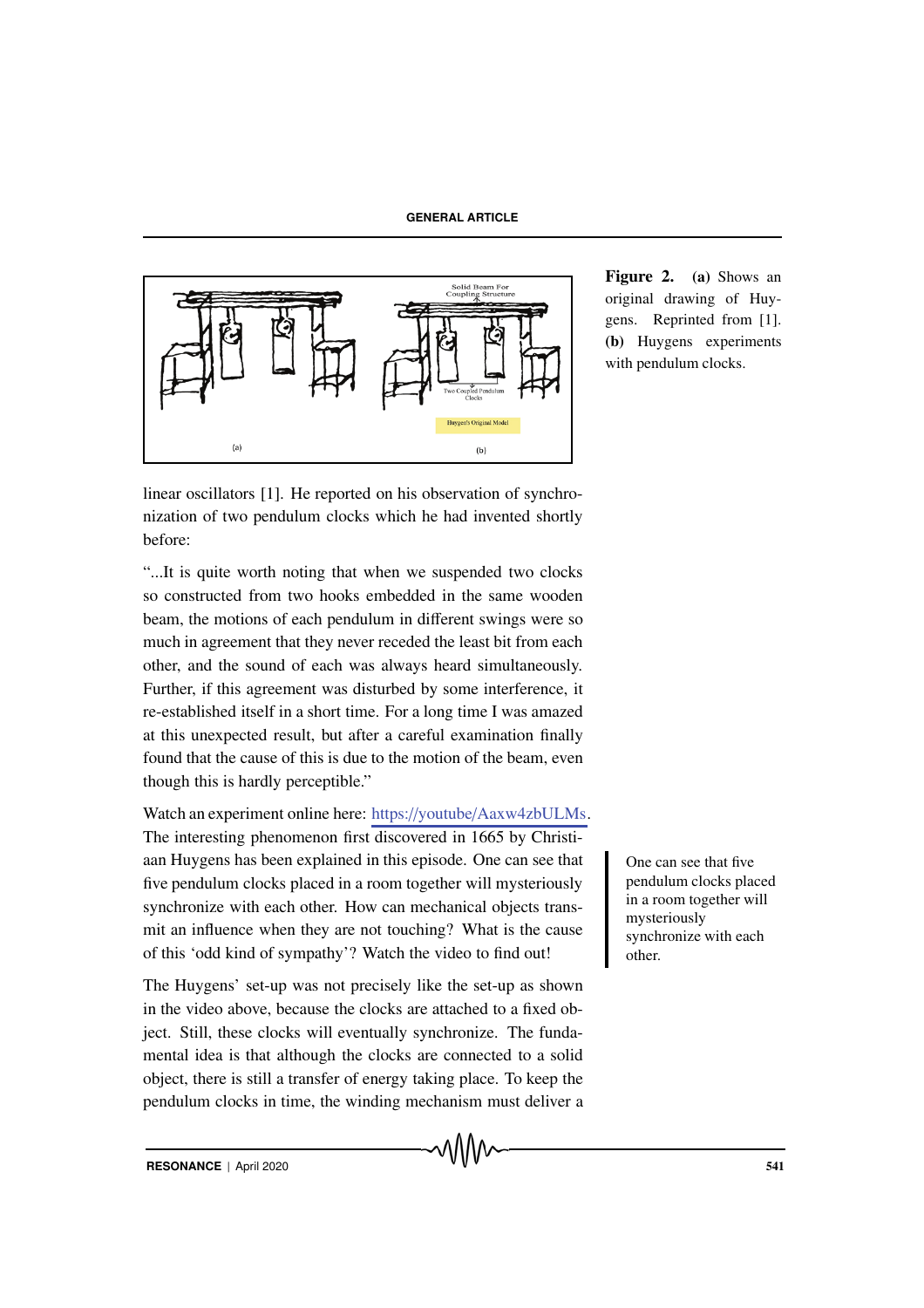small amount of kinetic energy to the pendulum to compensate for friction losses. This transfer of power is called a 'kick'. If there are two such clocks, then the punch of one clock transfers a small amount of energy to the other via the wall. Few examples of differential equations with regular solutions have been used in the analysis of dynamical systems. Huygens did not have the right mathematical tools at that time to explain his observations as differential calculus was not invented then. Even then, he managed to find the mechanism responsible for the sympathy in his clocks. Lacking the requisite mathematics at the time, Huygens contended that the effect was being caused by tiny vibrations in the wooden structure on which the clocks were hanging. Nevertheless, now, with the help of mathematical tools, we can show the possibility of two synchronous states by solving the resulting system of differential equations. Among these two possible synchronous states, the clocks are in exact synchronization in one, and the phase is in exact opposition in the other. The latter state is stable, confirming Huygens' observations. Similar experiments have been done on metronomes. A metronome is a tool that usually beats per minute, creates a noticeable click or other signals at a regular interval that can be controlled by the operator. Mu-It is found that two sicians use the system to perform with a steady rhythm. It is found that two coupled metronomes can exhibit typical in-phase and anti-phase locking phenomena if their frequencies almost coincide with each other or are rationally related to each other. The synchronization of two coupled metronomes can be applied to verify Huygens' famous experiment of pendulum clocks. To understand this renowned experiment via the application of mathematical tools, we recommend the article 'Anti-phase synchronization of two coupled mechanical metronomes' [2].

# 2. Evolution of Synchronization

For some reason, the sympathetic motion of pendulum clocks discovered by Huygens, currently known as 'Huygens' synchronization', did not attract the attention of the scientific community at that time. After Huygens, another Dutchman, Engelbert

coupled metronomes can exhibit typical in-phase and anti-phase locking phenomena if their frequencies almost coincide with each other or are rationally related to each other.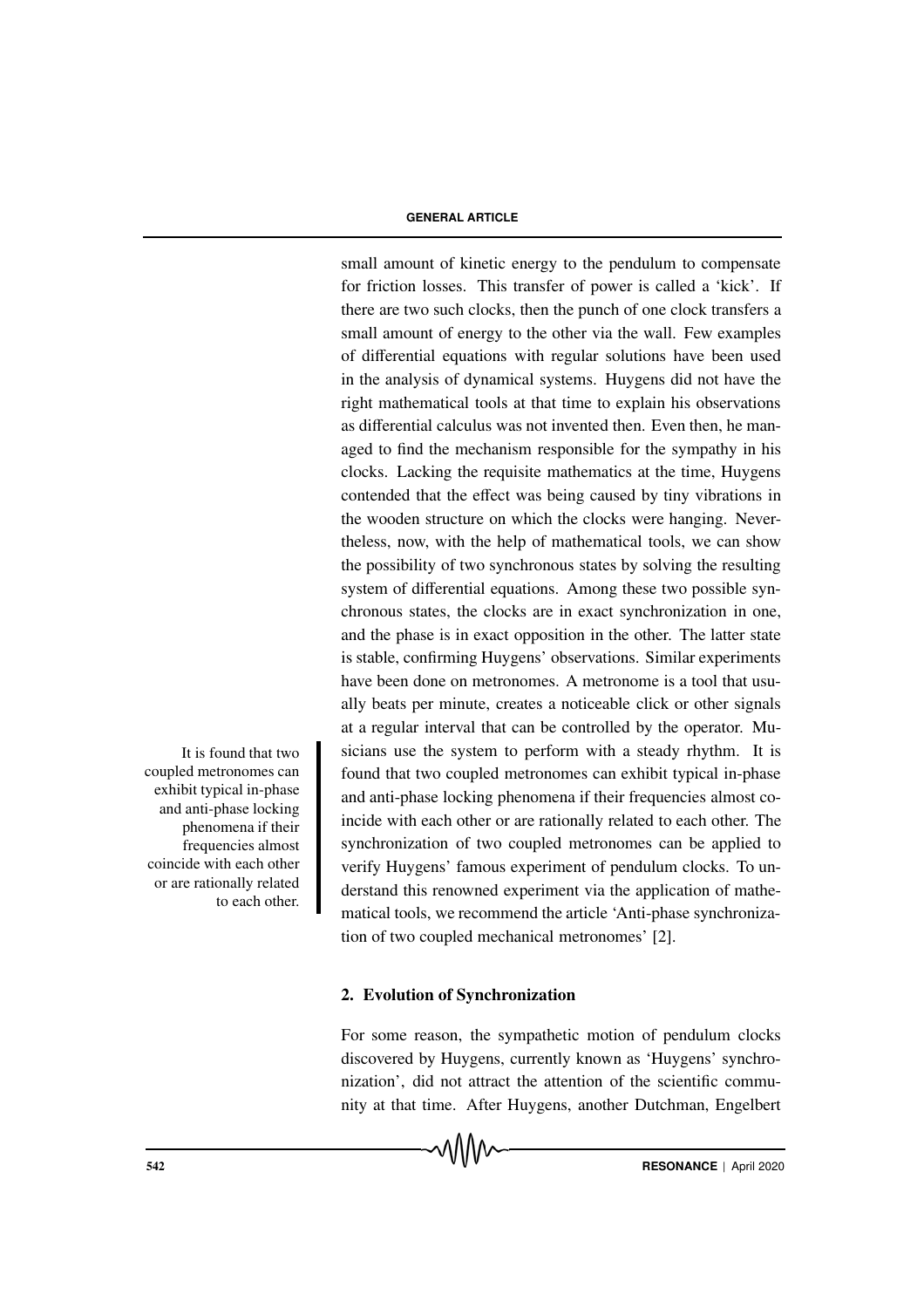Kaempfer, travelled to Thailand in 1690 and witnessed the local fireflies flickering at the same time "with great regularity and precision" [3]. Two hundred years later, the English physicist John William Strutt (better known as Lord Rayleigh) found that standing two organ pipes side by side might cause the pipes to sound in complete unison, despite the inevitable significant difference [4], [5]. In the 1920s, radio engineers discovered that cabled electrical generators with different frequencies caused them to vibrate at a similar frequency (the idea behind radio communication systems) [6]. Following this, in 1967, the vibration of The vibration of crickets crickets inspired the American biologist Art Winfree to suggest a mathematical model of synchronization. Winfree's equation was very difficult to solve, but in 1974, a Japanese physicist named Yoshiki Kuramoto discussed a technique to simplify the mathematical complexity involved [7]. Yoshiki Kuramoto proposed a mathematical model to describe synchronization for the behavior of a large set of coupled oscillators such as chemical and biological oscillators. This model has found widespread applications in neuroscience, fireflies, pacemaker cells, flight starlings, chemical reactants, oscillating flame dynamics, and countless other communities of coupling oscillators. After the groundbreaking research of Pecora and Caroll in 1990, the area of chaotic synchronization has grown significantly [8]. Also in the last few years, Huygens' synchronization has become a relevant topic among scientists and researchers. Many researchers have revisited Huygens' work since then, explaining devices and demonstrations derived from his historical experiments and providing a foundation for our understanding of physical concepts [9], [10].

#### *Why Study Synchronization?*

Before getting into the depth of this topic, it is important to know why we should be interested in this topic at all. This question can be answered with the help of the following observations:

- Everything in nature oscillates.
- Everything in nature is connected.

inspired the American biologist Art Winfree to suggest a mathematical model of synchronization.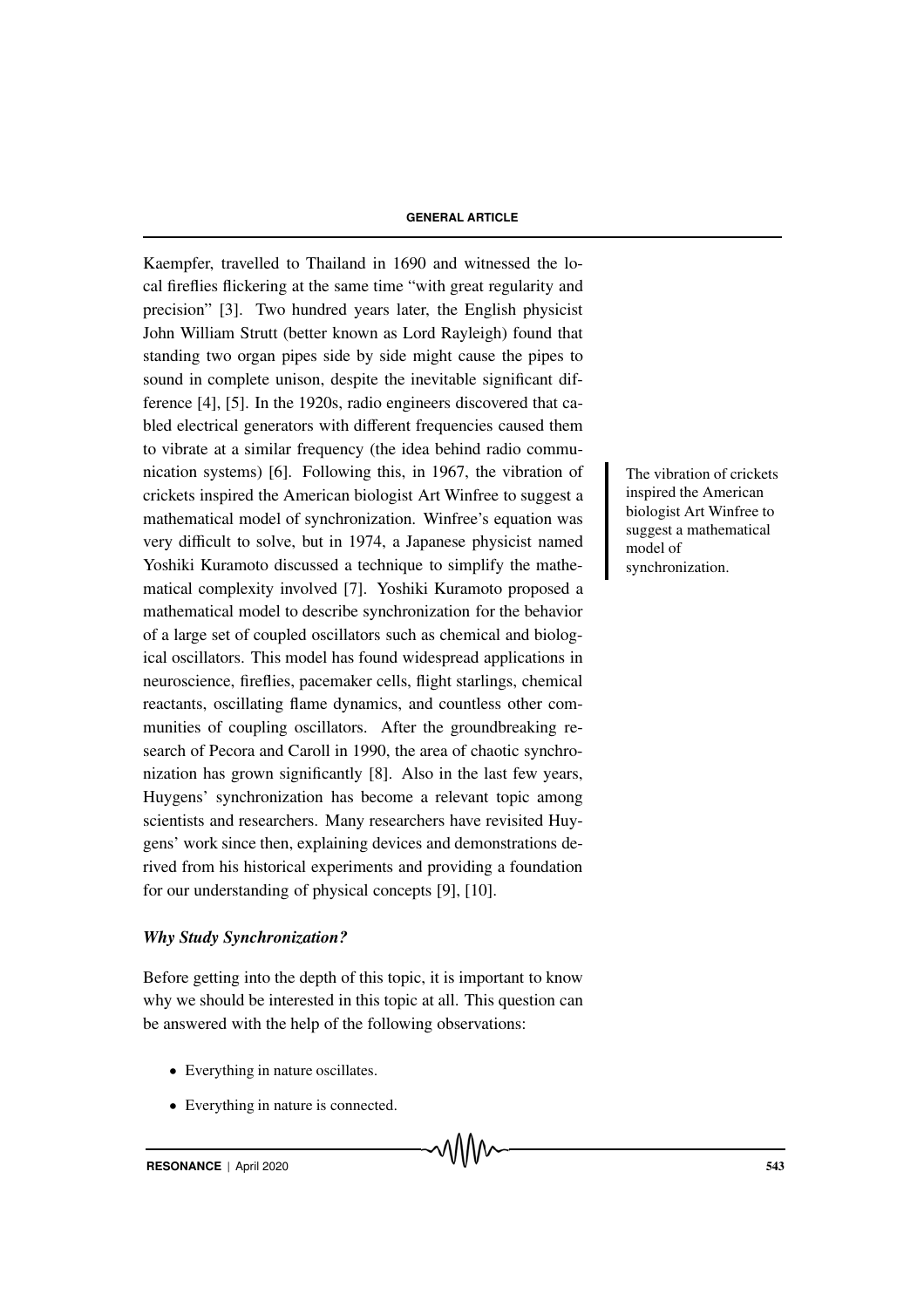synchronization may help us to understand the collective behaviour of complex systems such as human body, heart cells beating together, or fish schools moving as one. • Nature is fond of optimizing resources or achieving goals in the most productive and distributed way.

Through nature's synchrony, the principles of nature can be ex-Advanced concepts of perienced. Advanced concepts of synchronization may help us to understand the collective behaviour of complex systems such as human body, heart cells beating together, or fish schools moving as one. The human behaviour, too, is a treasure house of synchronization phenomenon. For instance, humans perform an amazing array of tasks of varying degrees of difficulty, and they do so at a wide range of levels of activity. Even at the most leisure day of a week, we usually prepare and eat meals, participate in physical exercise, schedule events, socialize with friends and acquaintances, adapt our actions to meet the demands of casual and formal social situations, and think about our personal qualities and weakness. While on holidays, we may create music, write essays, compose poems, establish theories, try to resolve disputes, work as teams, and play games. Usually, these behaviours and modes of activity are analysed in terms of their local dynamics, and a proven approach to understanding that has created a highly compartmentalized psychology discipline. The preservation of internal stability is a crucial part of human physiological systems. Human beings may coordinate their gestures with each other synchronous ritualistic practices belonging to different cultures, marching in line, dancing, singing, and playing music in unison are a few of the synchronized activities that can be easily noticed. The core idea is that all organizational stages of human activity, ranging from brain function to group dynamics, reflect the creation of functional groups which arises from the ability to gain coordination and to work in cooperation in order to achieve a certain task.

> As illustrated by the above examples, research of synchronization phenomenon can help us to gain a better understanding of the human body and the world around us. Therefore, it is crucial that researchers— physicists and biologists— investigate the phenomenon of synchronization with great interest.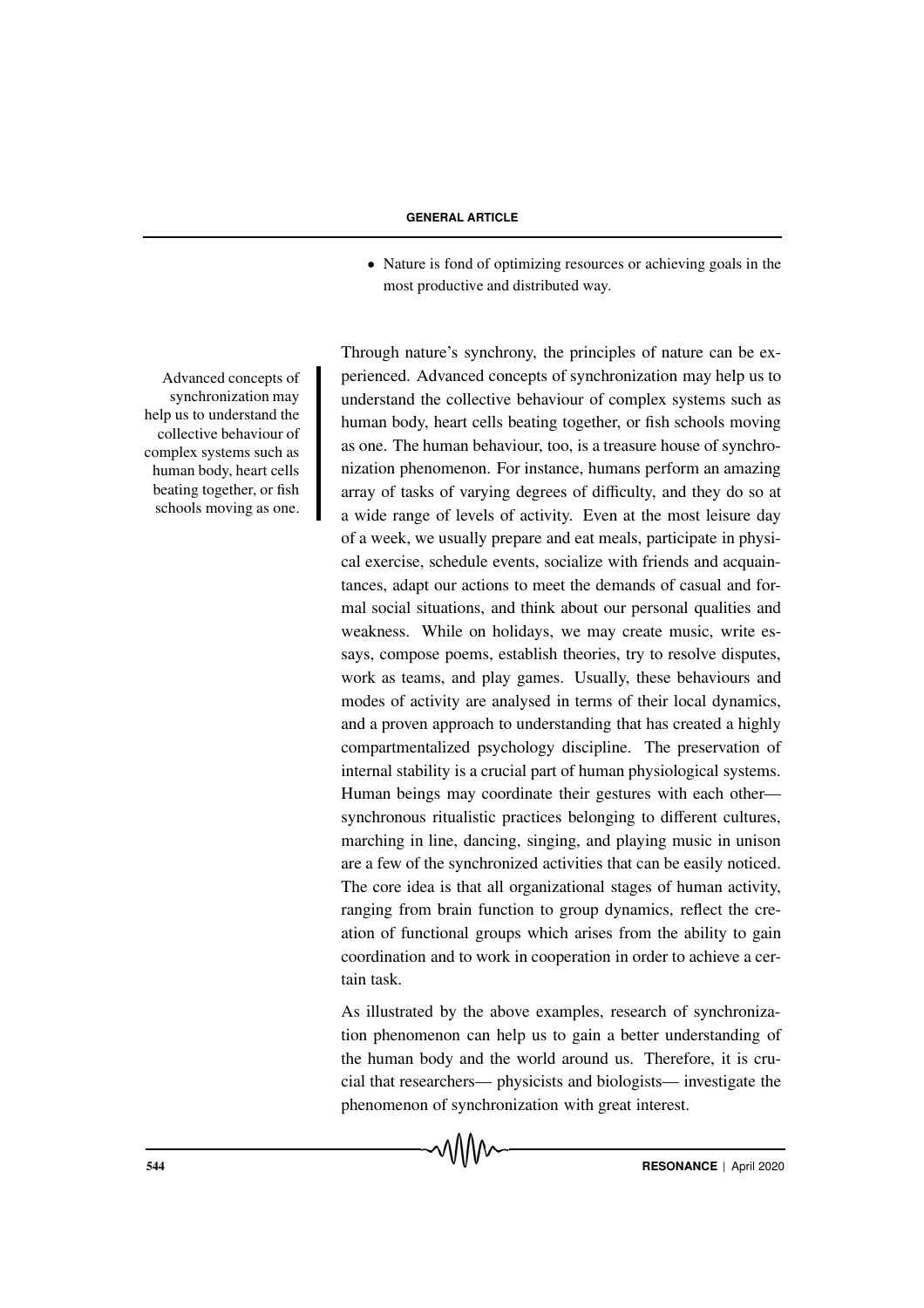# *Synchronization in Nature*

The second question that readers might pose is, "Where can we see synchronization?". Synchronization is ubiquitous in Nature. Following is a list of examples of synchronization phenomenon from our everyday life.

- Laser arrays.
- Electric circuits.
- Pedestrians on a bridge.
- Pacemaker cells in the heart.
- Oscillating chemical reactions.
- Synchronous firings of male fireflies.
- Metronomes placed on a moving surface.
- The spin of the moon synchronises with its orbit.
- Applause at concert halls merges to produce a harmonised sound in time. When people start clapping their hands, they tend to adjust their pace of clapping to the clapping of nearby people.
- Cellular clocks in the brain. Oscillations in the brain lead to individual electrical waves, for example, the  $\alpha$ -waves. Some diseases like epilepsy are thought to be related to 'over-synchronization' of the brain. Hence synchronization is not always beneficial.

In 2004, Strogatz wrote a book titled as *Sync: The Emerging Science of Spontaneous Order on Synchronization* [11]. This wonderful book provides a successful account of many of the ideas related to synchronization and is easily accessible. Synchronization cannot

It should be mentioned here that synchronization cannot be seen oscillations. without oscillations. The next query that comes in our mind is whether we can see synchronization in all oscillators? The answer is no. We discuss this in detail in the next section.

# 3. Study of Synchronizing Oscillators

As we mentioned earlier, synchronization is not possible without oscillations. However, not all oscillators can be synchronized.

be seen without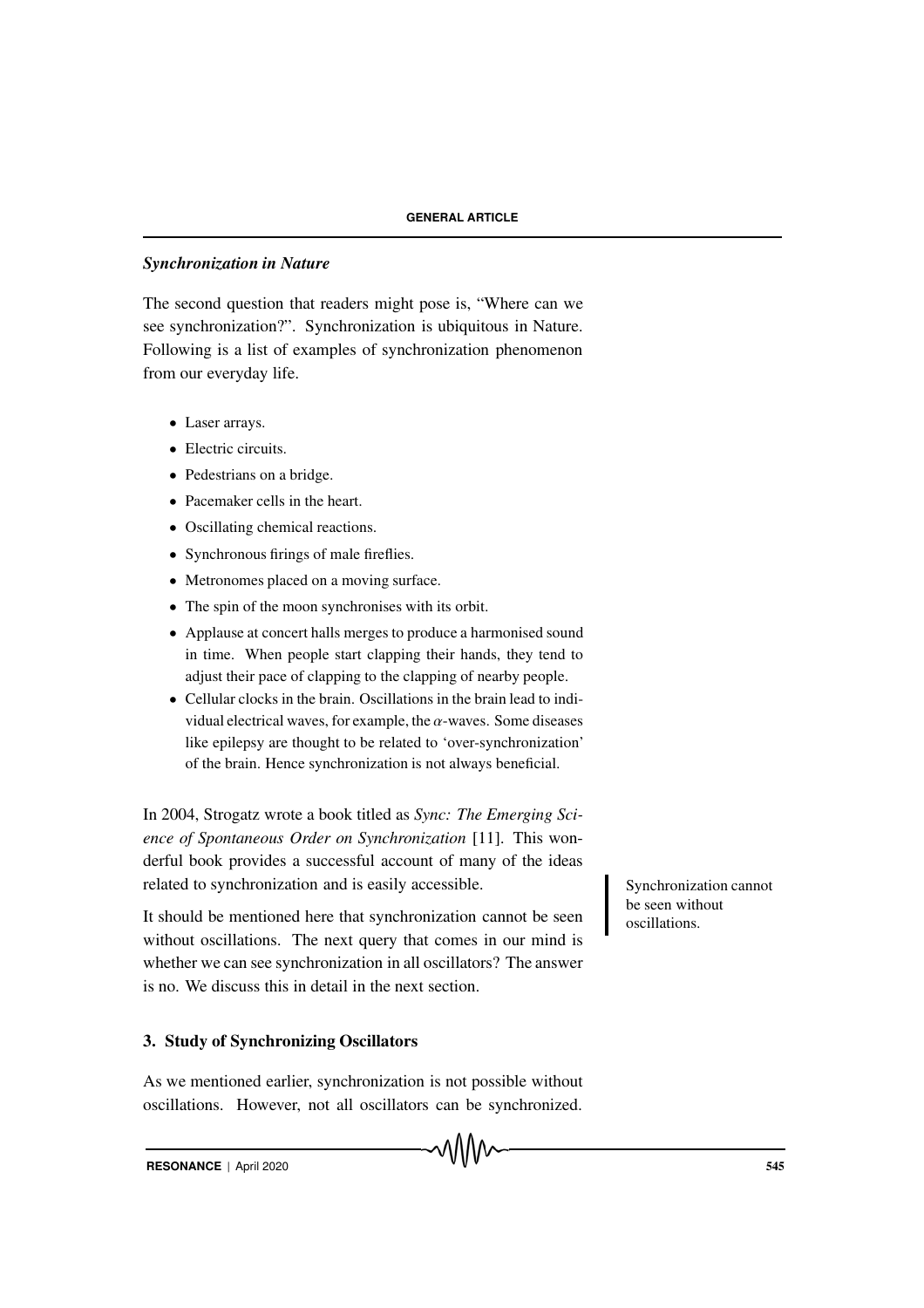Here, we discuss in detail those oscillators in which synchronization can be seen. If we expect two or more physical objects to get synchronized over time, what are the fundamental properties those physical objects should hold? To answer this question, let us understand this phenomenon in a little bit more detail. The word synchronization comes from the Greek letters:

*Syn* = Common and *Chronos* = Time.

The word synchronization means sharing the standard time. However, when we talk about synchronization in the context of the theory of dynamical system, then the current time is shared by oscillations. Oscillation is chosen to some degree of repetitions.

# *Definition of Oscillator*

An oscillator is a mechanical or electronic device which works on basic rules of swinging back and forth, i.e., a periodic fluctuation between two objects based on changes in energy. Some typical applications of oscillators include: audio and video systems, alarms and buzzes, metal detectors, stun guns, inverters, ultrasonic devices, radio, television, and other communication devices.

The oscillating objects in Huygens' case are two pendulum clocks and are weakly coupled through the translation of the beam. Here it should be mentioned that not all types of oscillators can be synchronized. The only oscillators that can synchronize are characterised as self-sustained oscillators. Such oscillators can be maintained only in non-linear systems, and the concept of their oscillations is essential for an adequate description of synchronization. Here we provide a detailed explanation of self-oscillators.

# *Example of Self-sustained Periodic Oscillator*

A famous paradigm of a self-oscillator is a mechanical pendulum clock.

famous paradigm of a self-oscillator is a mechanical pendulum clock (*Figure* 3). Not so long ago, virtually every clock and watch made a tick-tock noise because it was utterly mechanical rather than electrical. Instead of the clock being powered by a battery,



An oscillator is a mechanical or electronic device which works on basic rules of swinging back and forth.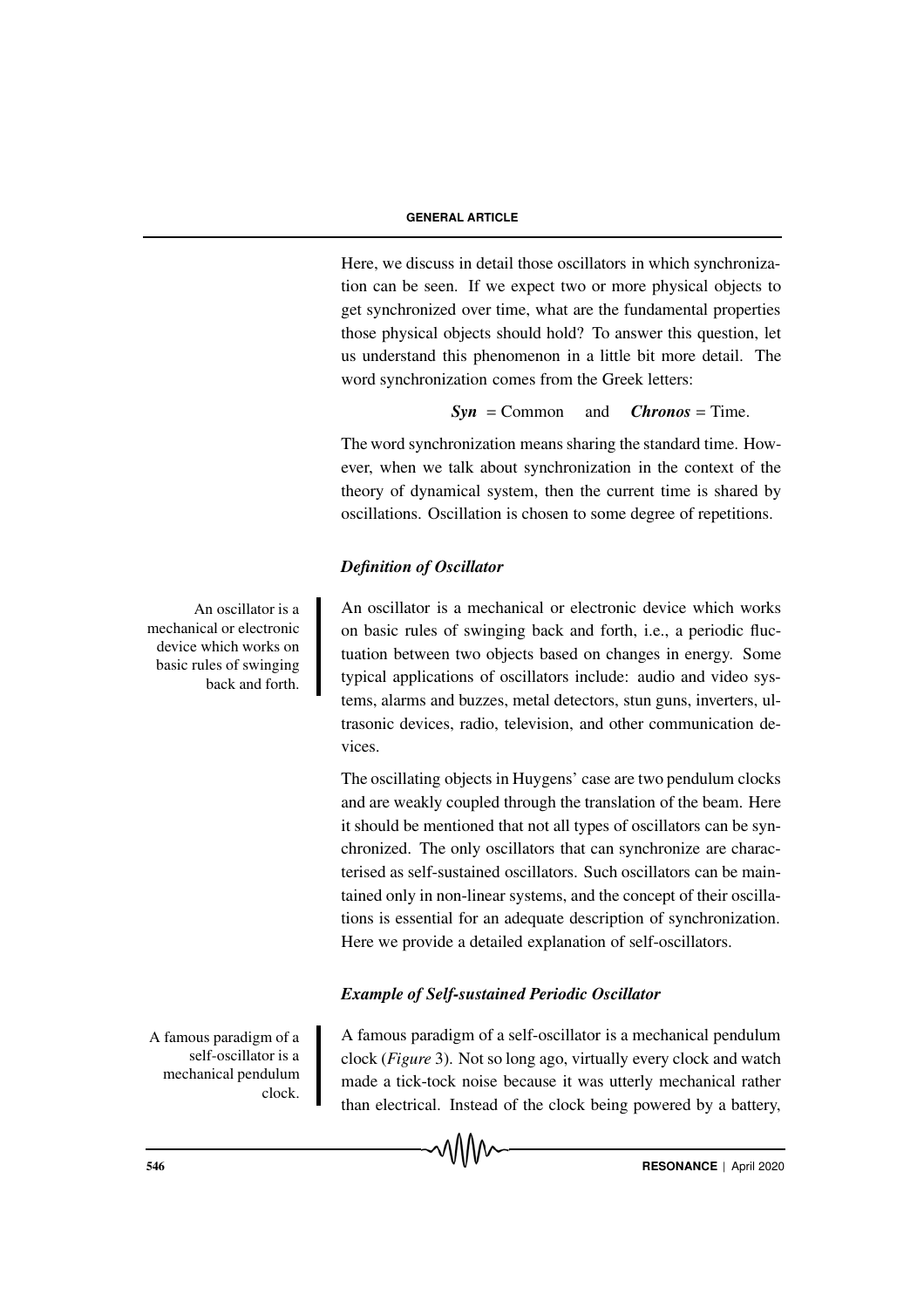

Figure 3. Old-fashioned mechanical pendulum wall clock. (Image Source: explainthatstuff.com/howpendulum-clockswork.html)



Figure 4. A simple pendulum consists of a mass *m* hanging from a string of length *L* and fixed at a pivot point. When displaced to an initial angle of  $\theta^0$  and released, the pendulum swings back and forth with the periodic motion. By applying Newton's second law for rotational systems, the equation of motion for the pendulum may be obtained.

it was wound up with a key, and there was a long swinging rod inside, called the pendulum that made sure that the whirring gears kept good time. So, how can those old-fashioned pendulums be modelled? Let us have a look.

To build the model, we define the following variables:

 $\theta$  = Angle of pendulum,

 $L =$  length of rod,

- $T =$  tension in rod,
- $m =$  mass of pendulum,
- $g =$  gravitational constant.

We will derive the equation of motion for the pendulum using the

**RESONANCE** | April 2020 547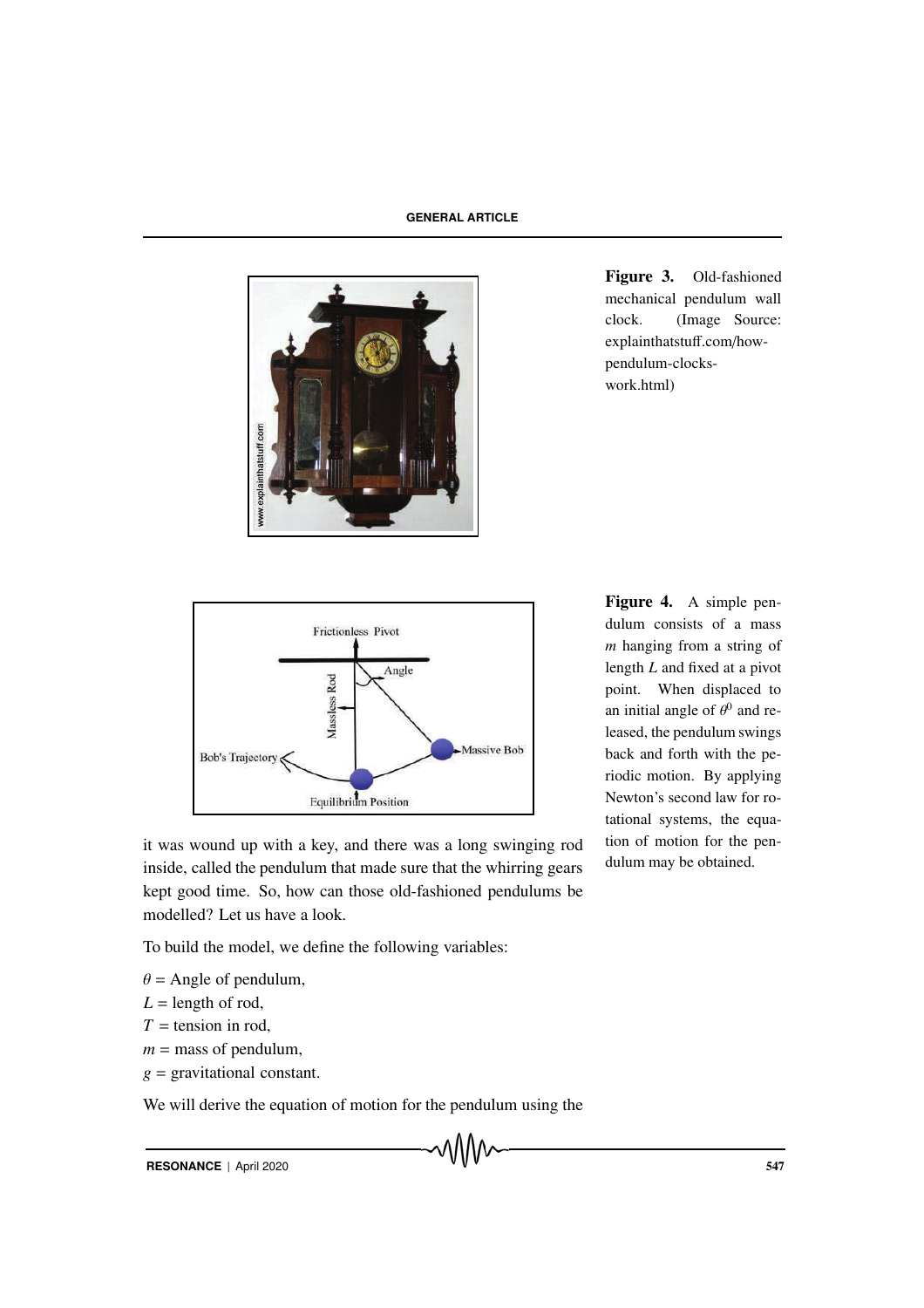rotational analogue of Newton's second law of motion about a fixed axis, which is:

$$
\tau = I\alpha \,,
$$

where

 $\tau$  = net torque, *I* = rotational inertia,  $\alpha = \theta'$  = angular acceleration. The rotational inertia about the pivot is  $I = mL^2$ . Torque can be calculated as the vector cross product of the position vector and the force. The magnitude of the torque due to gravity comes out to be

$$
\tau = -mgL\sin{(\theta)}.
$$

So we have

$$
-mgL\sin{(\theta)} = mL^2\alpha,
$$

which simplifies to

$$
\theta'' = -\frac{g}{L}\sin{(\theta)}.
$$

The above equation gives the motion for the simple pendulum. If the amplitude of angular displacement is small enough then the small-angle approximation (sin  $(\theta) \approx \theta$ ) holds. Hence, the equation of motion reduces to the comparison of simple harmonic motion.

$$
\theta'' = \frac{g}{L}\theta.
$$

For the initial conditions  $\theta(0) = \theta_0$  and  $\dot{\theta} = \dot{\theta}_0$ , the solution of second-order non-linear ordinary differential becomes

$$
\theta(t) = \theta_0 \cos\left(\sqrt{\frac{g}{l}}t + \dot{\theta}_0\right).
$$

For numerical simulation, we use the fourth-order Runge-Kutta method. The set of parameter values have been chosen as  $g =$ 9.81 meter/sec<sup>2</sup>,  $L = 1$  meter. We plot solutions for four different initial conditions. The initial conditions  $\theta(0) = (\theta_0, \dot{\theta}_0)$  are taken as  $(\frac{\pi}{4}, 0)$ ,  $(\frac{\pi}{2}, 0)$ ,  $(\pi, 0)$  and  $(\frac{2\pi}{3}, 0)$  for *Figures* 5(a) and 5(b)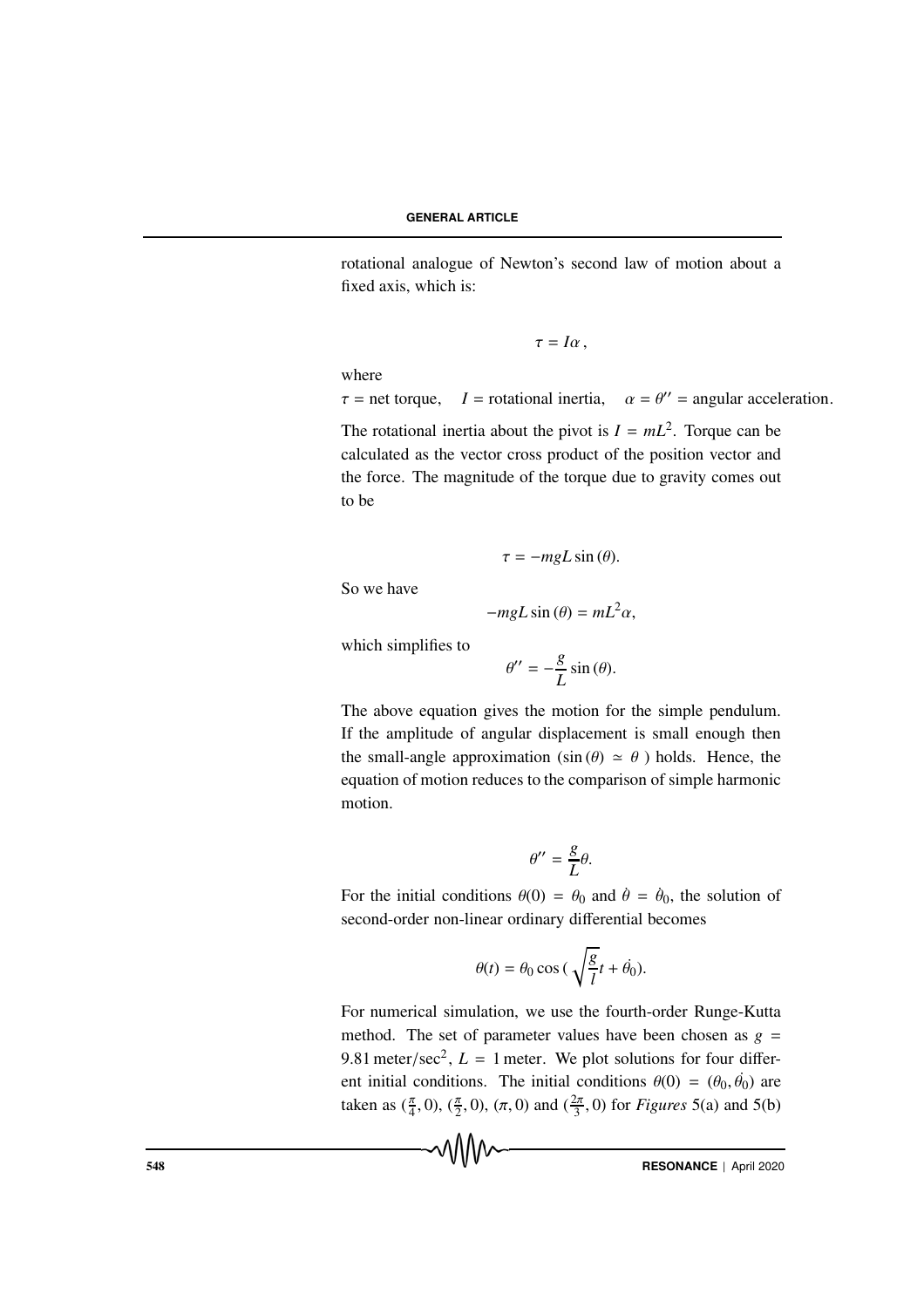

respectively. These figures show the time plot and phase portrait for these four different initial conditions of the system. The periodic oscillations are represented by a closed curve in the phase space of the system. In *Figure* 5(a), it should be observed that the solution of the system is in periodic motion and in *Figure* 5(b), phase portrait of the system has come out as closed curve for all four different initial conditions. This easy phase space of the system does not change its qualitative behaviour for different initial conditions. From here, we can immediately determine a unique feature of the self-sustained periodic oscillator, i.e. if we push off the phase point from the attractor ('closed curve'), then phase point will return back to the attractor due to the absence of sensitive dependence on the initial condition. Here this 'closed curve' The periodic oscillations of the system is called as the 'limit cycle'.

We conclude that the self-sustained oscillations can be characterized by their image in phase space, i.e. by limit cycle. The limit cycle is the simplest attractor, in contrast to the notion of a 'strange attractor'. For a detailed explanation on the attractors of dynamical systems, readers should see [12]. The main features of self-sustained periodic oscillators are described as follows.

Figure 5. (a) Time series plot of angular displacement for four different initial conditions. (b) The phase portrait of the system for four different initial conditions.

> are represented by a closed curve in the phase space of the system.

**RESONANCE** | April 2020 **549 S**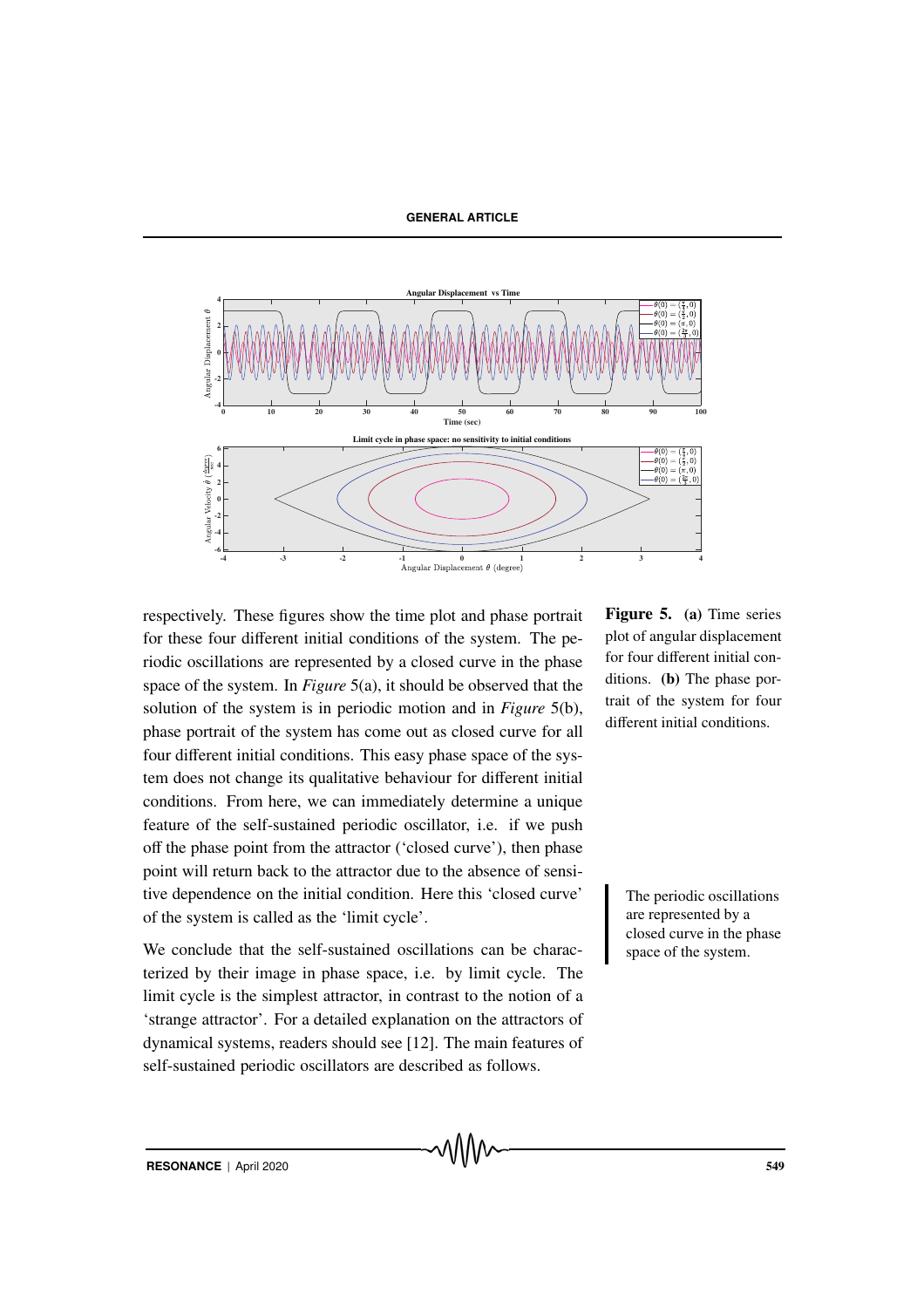# *Main Features of Self-sustained Oscillators*

- Its oscillations do not decay in time.
- Due to friction, it loses energy while oscillating, which means that self-sustained periodic oscillators possess dissipation. Explanation: For instance, in systems such as the clock shown above, energy is lost due to mechanical friction, and in electrical devices, dissipation is due to heat loss.
- It consumes energy (power) from outside. It means despite energy loss, in order to sustain oscillations, self oscillators need to feed on a source of energy.

Explanation: In case of the pendulum clock, power is provided through lifting the load. When the load gradually comes down, it releases potential energy. This potential energy of the load transfers into the energy of oscillations.

• Power in-flux can be constant in time.

Explanation: Power can arise in a non-oscillatory manner. For example, in the case of a clock, these self oscillators choose the amplitude and time-scale for their oscillations of initial conditions. After some time, the system settles down to the same pattern of oscillations automatically.

• It is persistent. Explanation: After perturbation, the swings spontaneously resume identically.

Not every oscillator is self-sustained or an auto oscillator. Physicists are well-acquainted with forced and parametric rhythms, but typically not with self-oscillation, a property of specific dynamic systems that gives rise to a wide range of useful and destructive vibrations. In a self-sustained oscillator, the oscillation is itself regulated so that it acts in phase and causes negative damping which feeds the vibration energy; no external rate needs to be adjusted to the resonant frequency. A detailed theoretical description of self-oscillations can be seen in [13]. We compare self-sustained oscillators with other existing oscillators and list a few distinctions and similarities between self-sustained oscillators and other oscillators in *Table* 1.

Physicists are well-acquainted with forced and parametric rhythms, but typically not with self-oscillation, a property of specific dynamic systems that gives rise to a wide range of useful and destructive vibrations.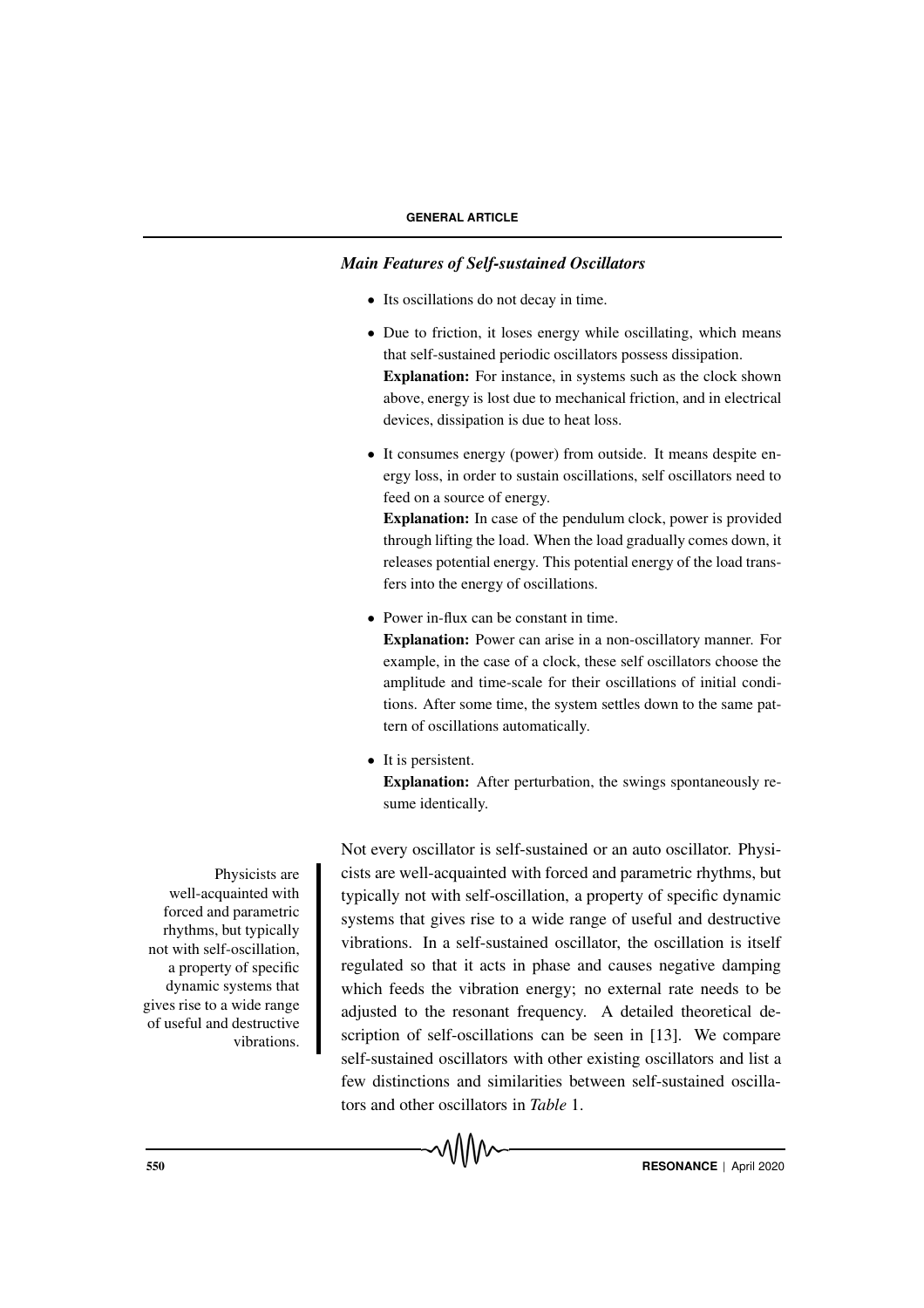| Sr. No. | Similarities between all oscillators     | Differences between oscillators                |
|---------|------------------------------------------|------------------------------------------------|
|         |                                          | and self-sustained oscillators                 |
| 1.      | All oscillators have                     | The oscillators, which are not self-sustained, |
|         |                                          | do not                                         |
|         | oscillations or rhythms.                 | consume energy from outside <i>i.e.</i> such   |
|         |                                          | oscillators                                    |
|         |                                          | do not have power influx at all.               |
| 2.      | Due to friction, all kind of oscillators | The oscillations of non self-sustained         |
|         | lose energy while oscillating.           | oscillator decay in time and eventually stop.  |
| 3.      |                                          | Since all oscillations of non self-sustained   |
|         |                                          | oscillators stop eventually, we cannot speak   |
|         |                                          | of shape, time scale and amplitude             |
|         |                                          | of any oscillations of non self-sustained      |
|         |                                          | oscillator.                                    |

From the above discussion, it is clear that self-oscillation is a process where an entity preserves periodic motion on a non-periodic signal. It often occurs naturally, few examples being, heartbeat, sea waves, and leaves fluttering. We can verify that the oscillator is self-sustaining if we remove it from the environment and test whether it still oscillates. One can, therefore, separate a firefly from other insects, place it at a constant temperature, light, etc., and note that even if it is isolated, it nevertheless creates rhythmic flashes. An insect, a plant, or a human volunteer can be separated from others but is likely to still show patterns of daily activity. Hence, these oscillators can be classified as self-sustained oscillators. Signal-responsive materials allow the creation of artificial self-oscillators driven by different forms of energy, such as heat, light, and chemicals. Artificial self-oscillators show high potential for power generation and can be used in autonomous mass transport, and self-propelled micro-robotics applications [14]. In *Table* 2, we provide a list of some common examples of natural and man-made self-sustained oscillators.

Table 1. Self-sustained oscillators vs. oscillators.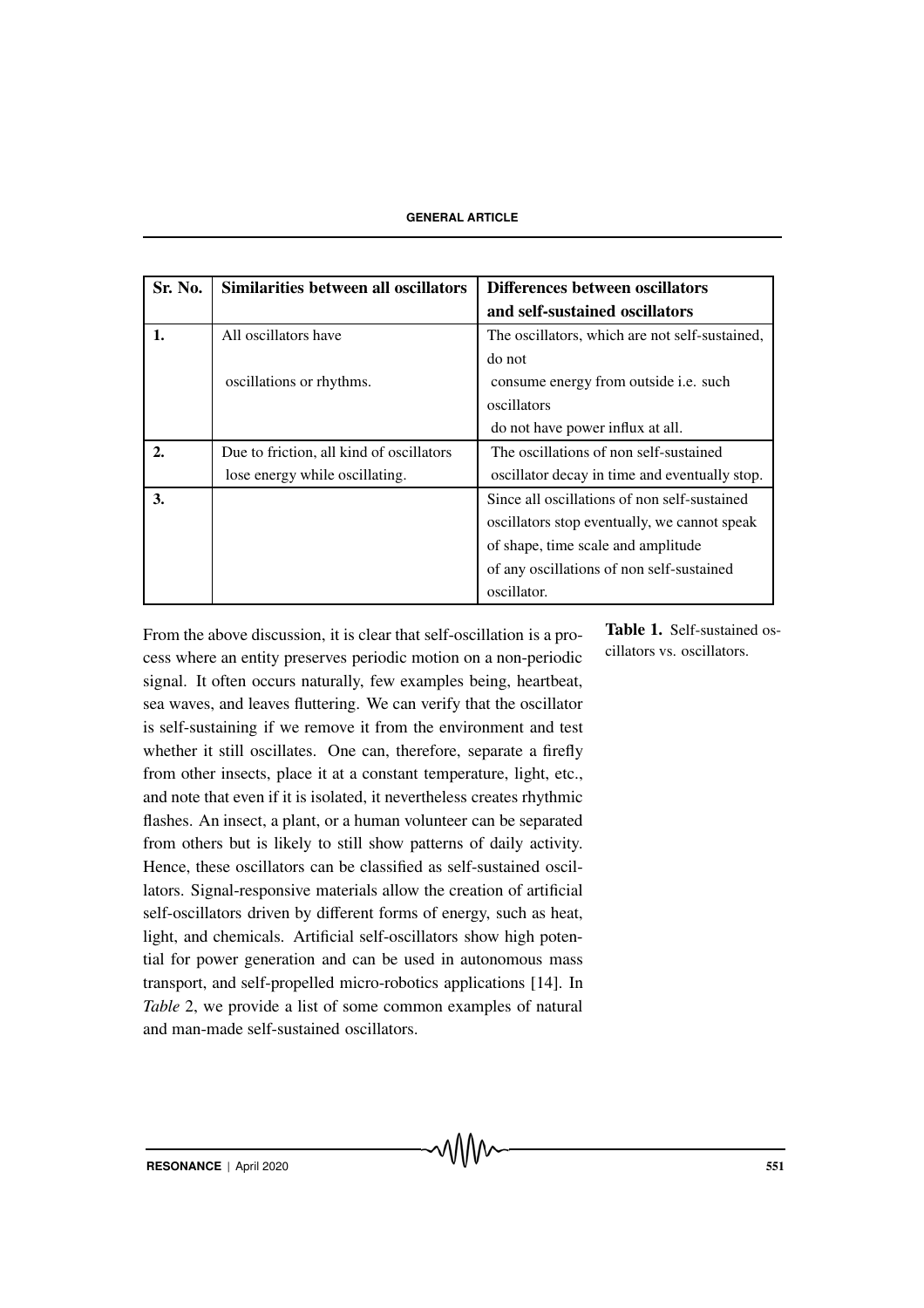| Sr. No. | Naturally occurring self-sustained | <b>Man-made self-sustained oscillators</b> |
|---------|------------------------------------|--------------------------------------------|
|         | oscillators                        |                                            |
| 1.      | Ocean waves                        | <b>Turbines</b>                            |
| 2.      | Calcium oscillations inside a cell | Pendulum clock                             |
| 3.      | The firing of neurons              | Lasers sources                             |
| 4.      | Predator-prey relationships        | <b>Ouartz</b> watches                      |
| 5.      | The pulsation of variable stars    | Many musical instruments (including        |
|         |                                    | the human voice)                           |
| 6.      | Isolated frog's heart              | Electronic generator                       |
|         |                                    | (named after Vander-Pol)                   |

Table 2. Natural vs. Artificial self-sustained oscillators

# 4. Basic Definition of Synchronization

Till now, we have seen that only self-oscillators can be synchronized. The three important parameters of self-sustained oscillators are:

- 1. Shape.
- 2. Amplitude.
- 3. Time-scale.

only when the time scale becomes either equal or rationally related.

Out of these three parameters, only time scale is relevant to syn-Synchronization occurs chronization. Synchronization occurs only when the time scale becomes either equal or rationally related. When we analyse synchronization, we usually ignore the shape and amplitude of the oscillations and pay attention only to the time scale which is a parameter that characterises how fast the quantity being observed roughly repeats a certain pattern. Synchronization is classically defined as:

> "Synchronization is an adjustment of time scales of self-oscillations due to interactions."

i.e., synchronization refers to the rhythmic adjustment of selfsustained periodic oscillators due to their weak interaction. This adjustment can be referred to as phase locking and frequency entrainment. In most cases, before the systems start to interact, they oscillate on different time scales. But as a result of some coupling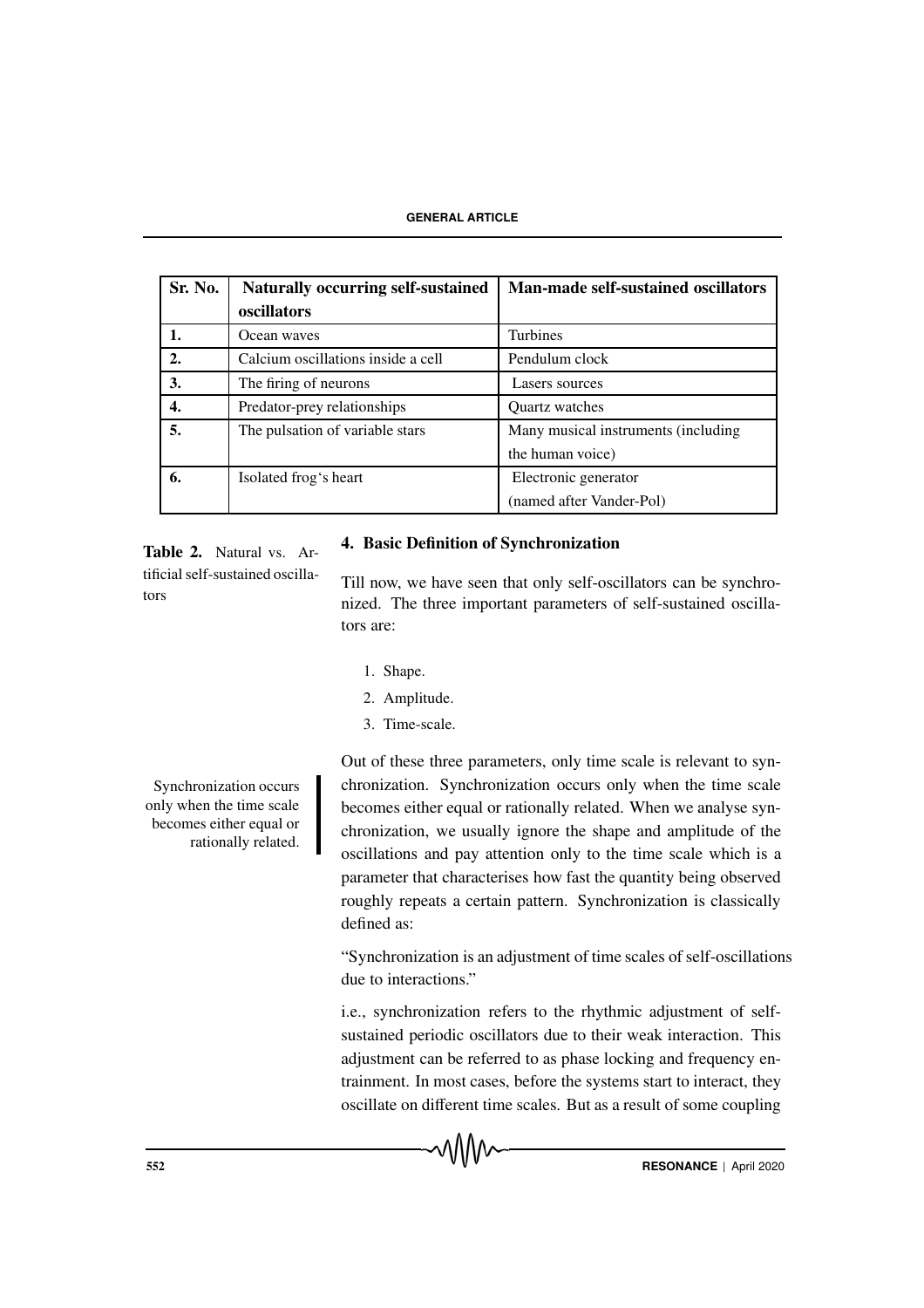between two or more systems, when systems start interacting, In most cases, before the then their time scales start changing.

# *Description of Synchronization in Dynamical Systems*

To summarise, we can describe self-sustained oscillators as autonomous dynamical systems and their non-damped oscillations as self-sustained oscillations. A dynamical system can be defined as a system of one or more variables (self-oscillators) which evolve in time according to a given rule. In general, there are two types of dynamical systems.

• Differential Equations: Time is continuous (called flow)

$$
\frac{dx}{dt} = f(x), x \in R^n.
$$

• Difference Equations (iterated maps): Time is discrete (called cascade)

*x<sub>n+1</sub>* = *x<sub>n</sub>*, *n* ∈ {0} ∪ *N*.

In the phase space, the self-sustained oscillators show bounded steady state behaviour. More precisely, we can say that the bounded region of the phase space corresponds to one of the two types of behaviour: a stable equilibrium point or a periodic or quasiperiodic oscillation. Many deterministic non-linear systems exhibit more complex invariant sets which act as attractors for their dynamics despite fixed-point solutions and limit cycles. Selfsustained chaotic oscillators produce such dynamics in phase space.

Self-sustained chaotic oscillators are also described by autonomous equations. Therefore, all instants of time are equivalent (that means self-sustained oscillators are time-independent). If we describe the oscillations of dissipative, self-sustained chaotic systems in the phase space, then we find that it does not correspond to such simple geometrical objects like a limit cycle any more, but rather to complex structures that are called 'strange attractors'. The pictures of the limit cycle (periodic), a torus(quasi-periodic), and strange attractor (chaotic) have been displayed in *Figure* 6.

systems start to interact, they oscillate on different time scales. But as a result of some coupling between two or more systems, when systems start interacting, then their time scales start changing.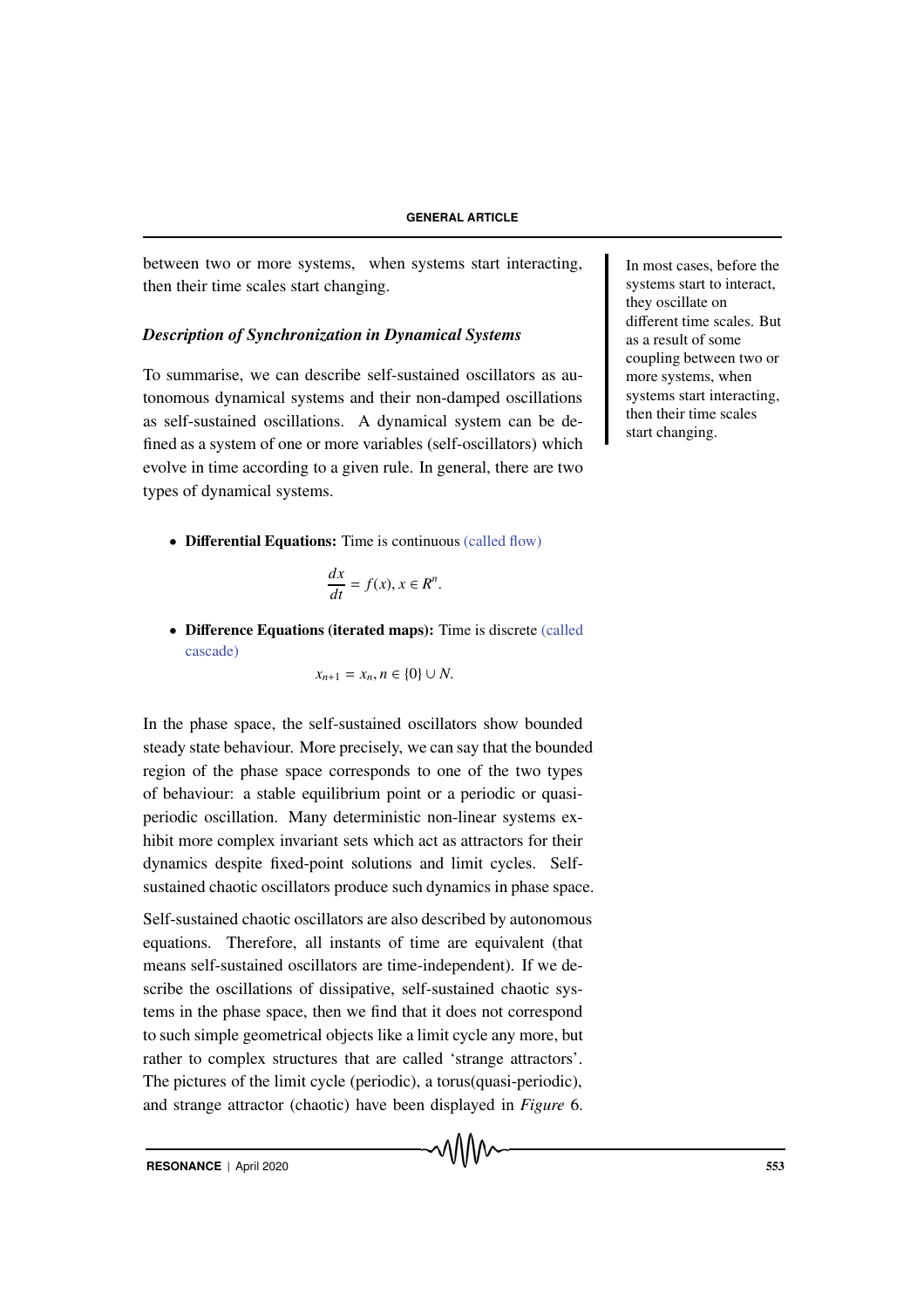

Figure 6. Image of self oscillators that can synchronize: (a) The point attractor, (b) The limit cycle, (c) The strange attractor, and (d) The torus.

(Figures a–c are reprinted from  $[15]$  and **d** is adapted from [16].)

We have shown the dynamics of a tri-trophic food chain model subjected with Refugia and Allee effect in prey species for subfigures (a), (b), and (c) of *Figure* (6) [15]. We refer the same set of parameters for stable focus, limit cycle and chaotic attractor which are mentioned in *Figure* (3) of the article [15]. For torus, we refer the model (1) of article [16] with initial condition (0.4999, 0.01, 0.234). Among these dynamics, the synchronization of periodic and chaotic oscillators have been widely studied. However, the synchronization of quasi-periodic oscillators has not been widely studied.

The different oscillatory moves are characterised by different attractors in the phase space of the system. Now, from the above discussion, it is clear that we can describe synchronization in dynamical systems with this transition between attractors which occur through bifurcations. Attractors and bifurcation can be detected by analysing the phase portraits. Thus when the parameters of the system change and the transition occurs from no synchronization to synchronization through a precise mechanism, then the behaviour of time scales can be explained through the bifurcation taking place in the joint phase space of the interacting system.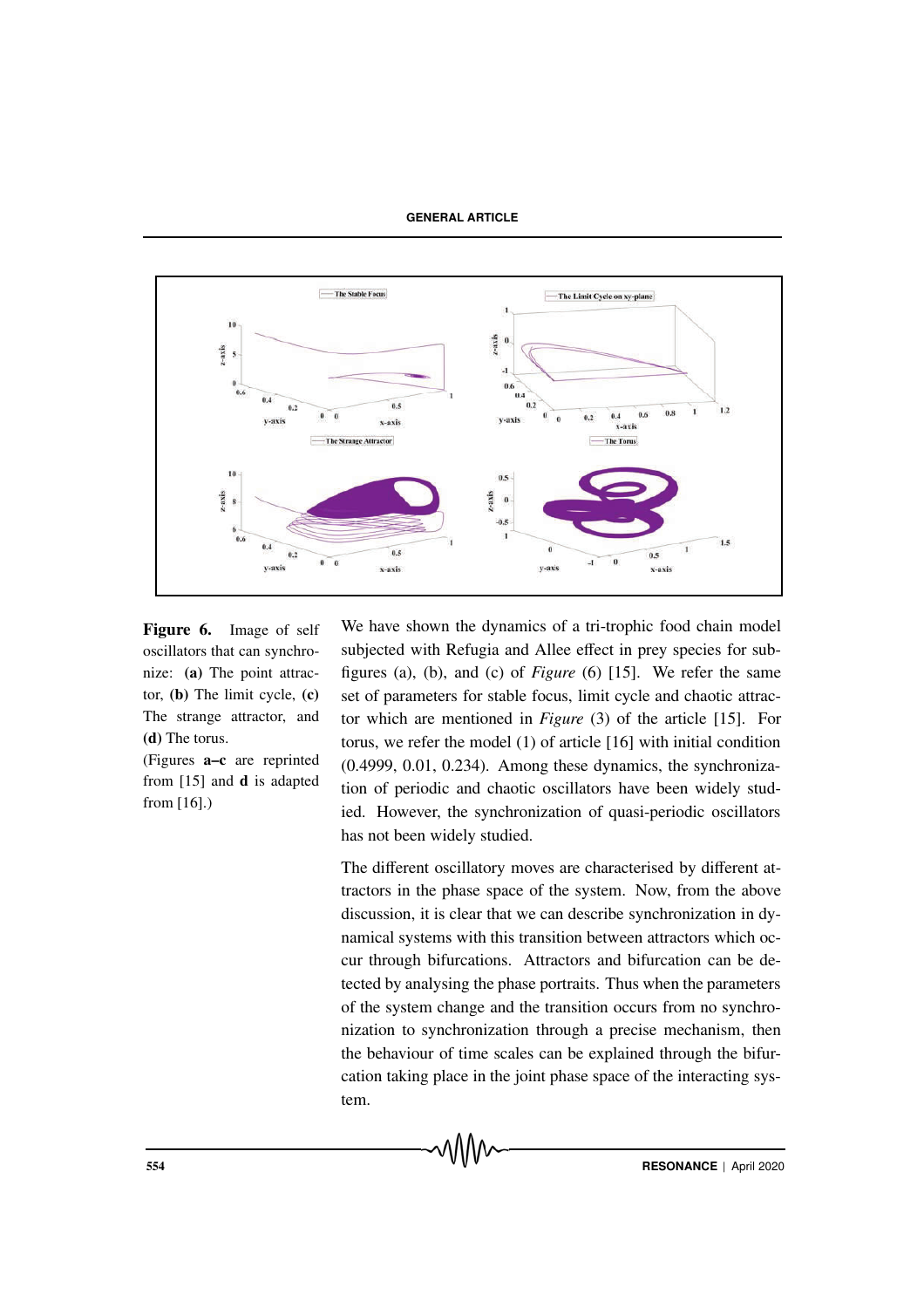# 5. Types of Synchronization

In the previous section, we saw that synchronization has been seen only in self-sustained oscillators, and these oscillators can be periodic or chaotic. Various synchronization schemes have been discovered on the basis of the type of oscillators. Here we name a few of them.

# *1) Periodic Self-sustained Oscillator*

Based on external forcing and coupling (unidirectional coupling Based on external or bi-directional coupling in coupled oscillators), there are mainly three types of synchronization mechanisms. The three mechanisms are as listed below:

*(a) Phase or frequency locking*: For two self oscillators with phases  $\phi_1$  and  $\phi_2$ , the phenomenon of phase-locking can be defined in terms of coincidences of phases. In mathematical notation, it can be described as

$$
n\phi_1 - m\phi_2 = constant,
$$

where  $(n, m)$  is a pair of integers and designates the ratio of oscillation periods. A weaker notion for synchronization is given by

$$
|n\phi_1 - m\phi_2| \leq constant.
$$

This definition allows systems with bounded variation in phase to be defined as synchronized. We refer to this as 'frequency locking' since relative phase may vary.

The biological mechanisms through which oscillators are coupled and can become synchronized differ from situation to situation. Based on the phase difference, the phase synchronization can be of many types such as:

- Hybrid synchronization
- Anti-synchronization
- Identical synchronization

forcing and coupling, there are mainly three types of synchronization mechanisms.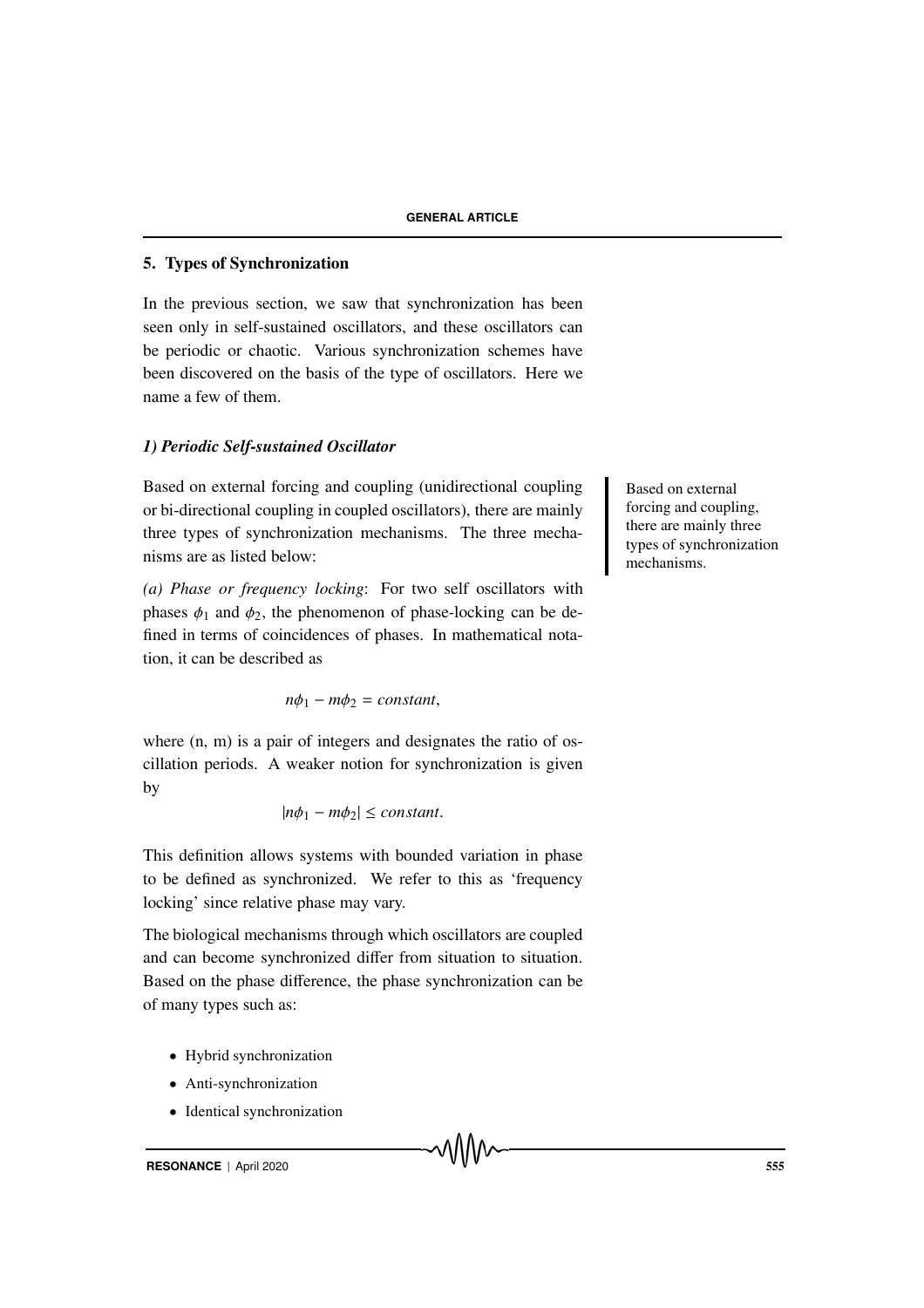Figure 7. (a) Synchronized pendulums with phase difference zero (b) Antisynchronized pendulums with phase difference 180.

In some cases, the oscillators are in anti-phase with one another, i,e., their phases differ by 180 degrees. If phases of the oscillators differ by zero-degree, then we say that oscillators are completely synchronized.



In some cases, the oscillators are in anti-phase with one another, i,e., their phases differ by 180 degrees. If phases of the oscillators differ by zero-degree, then we say that oscillators are completely synchronized. *Figure* (7) shows the image of two synchronized and anti-synchronized oscillators.

Based on weak or strong forcing and unidirectional or bi-directional coupling, forced synchronization falls into three categories and these categories are listed as

- 1. Phase approximation for weak forcing
- 2. Higher order phase locking or frequency locking
- 3. Moderate and strong forcing

# *(b) Suppression of natural dynamics. (b) Homo-clinic mechanism.*

In the case of periodic self-sustained oscillators, we provide the mathematical definition of phase and frequency locking and suggest the book *Synchronization: A Universal Concept in Nonlinear Sciences* [17] for interested readers.

# *2) Chaotic Self-sustained Oscillator*

Before discussing the theory of synchronization of chaos, we will look at the basic definition and proprieties of chaos. One of the most important achievements of non-linear dynamics within the last few decades was the discovery of complex, chaotic motion rather than a simple oscillator. It can be defined as follows:

'Chaos is a long-term aperiodic behaviour of a deterministic system that exhibits SDIC.'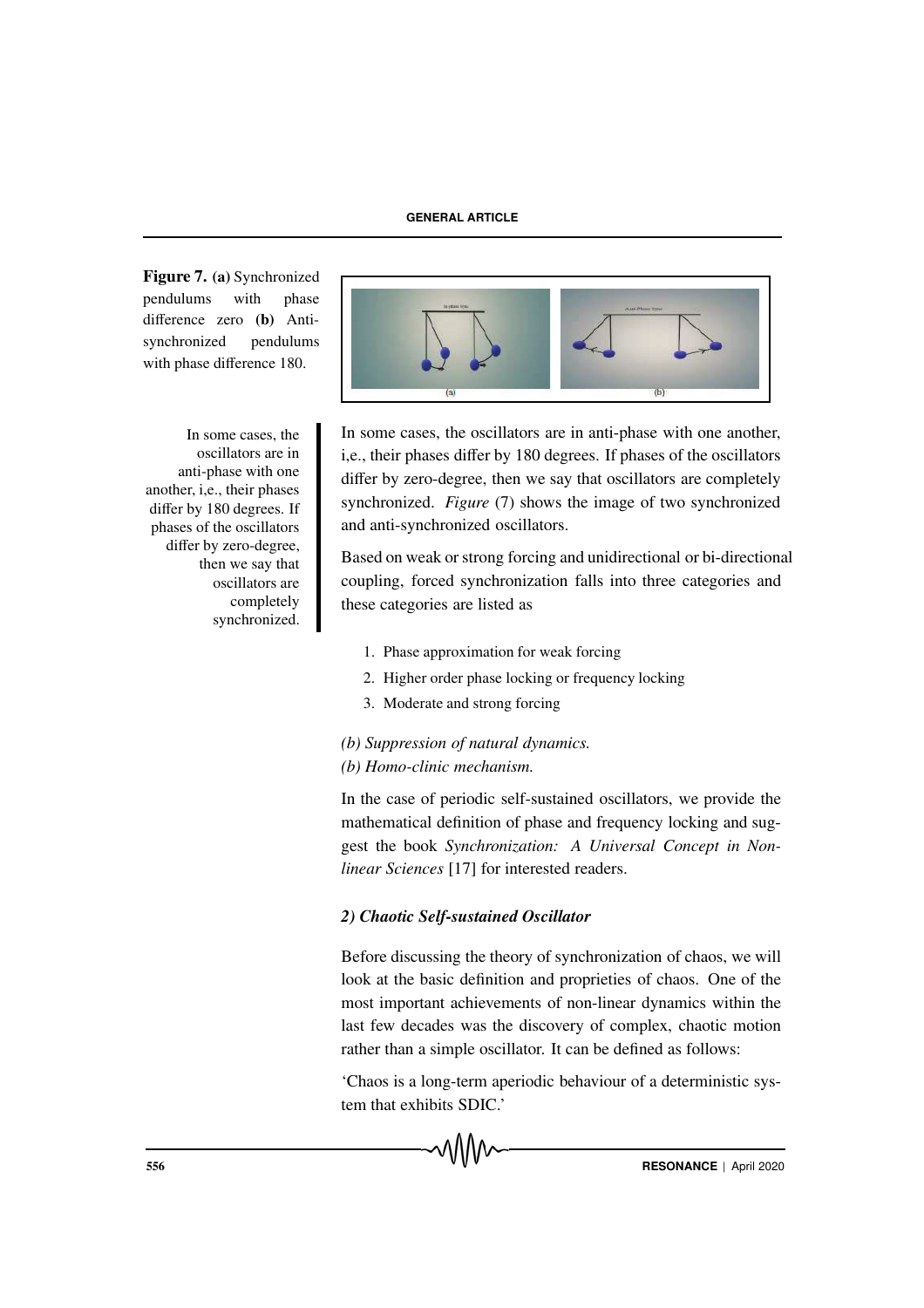In the above definition of chaos, SDIC stands for sensitive dependence on the initial condition. Because of this property, chaos is Chaos is also referred to also referred to as the 'butterfly effect'. It signifies that a small change in the initial conditions (butterfly wings up vs. down) could lead to entirely different trajectories. Lorentz chaotic system is the first chaotic system observed by a meteorologist. In 1963, Ed Lorentz published his famous work, where a strange attractor was found in numerical experiments in the context of studies of turbulent convection [18]. This publication led to a boom in the field of non-linear science. Since then, many chaotic systems have been discovered and studied by researchers. Famous examples among them are the Lorentz System, Rossler System, and Chua System. The book *The First Course in Chaotic Dynamical Systems: Theory and Experiment*, can be followed by the readers for a better understanding of chaotic dynamical systems [19]. Chaotic dynamical systems and chaos control is a theme that has been widely developed in the last few years. The study of systems with this kind of behaviour is well-documented. In 1998, Pecora and Caroll explained the phenomenon of synchronization of chaos [8]. The field of synchronization of coupled chaotic systems gained popularity and momentum after the work of Pecora and Carrol. In the present day, scientists realise that chaotic behaviour can be observed in experiments and in computer models of response from all fields of science. Although chaotic systems have SDIC (sensitive dependence on initial conditions), they are susceptible to synchronization. Chaotic synchronization deals Synchronization of with the possibility of two or more chaotic systems oscillating in a synchronized way, or it can be said that synchronization of chaos refers to the tendency of two or more chaotic systems which are coupled together to undergo closely related motion.

- Synchronization of chaos can be achieved by adjusting a given property of chaotic systems to collective behaviour.
- Synchronization of chaos can be achieved by introducing a coupling term between the two chaotic systems and providing a controlling feedback in one that will eventually cause its trajectory to converge to that of the other, and then remain synchronized

as the 'butterfly effect'. It signifies that a small change in the initial conditions (butterfly wings up vs. down) could lead to entirely different trajectories.

chaos can be achieved by adjusting a given property of chaotic systems to collective behaviour.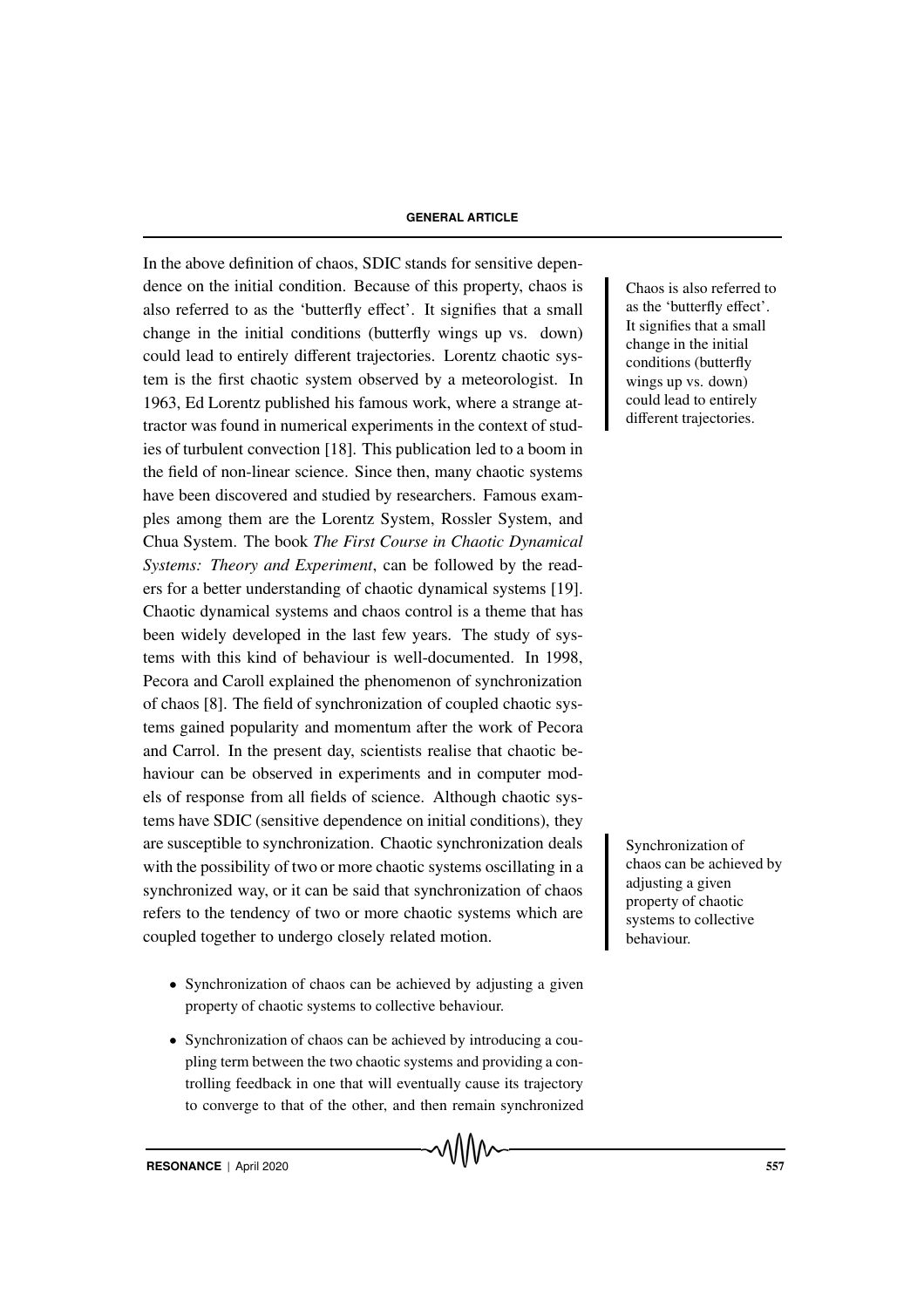with it.

There are mainly four types of chaos synchronization as listed below:

- 1. Complete synchronization (strong coupling)
- 2. Generalised synchronization
- 3. Phase synchronization (weak coupling)
- 4. Lag synchronization

Because of its potential applications in various areas, this field has invited tremendous research attention. In the literature, various synchronization schemes, such as variable structure control, parameters adaptive control, O G Y method, observer-based control, time-delay feedback approach, backstepping design technique and so on, have been successfully applied to achieve chaos synchronization.

The above mentioned four types of synchronization of chaos have their sub-types. From this broad category of synchronization, we opt for the most straightforward kind of synchronization of chaos. Further, we will discuss complete synchronization for chaotic self-sustained oscillators. Details about other types of synchronization of chaos can be learnt from the article 'Tutorial and review on the synchronization of chaotic dynamical systems' [20]. Here, we only discuss the most common types of synchronization of periodic and chaotic oscillators. In the next section, the mathematics behind forced synchronization of periodic oscillators and complete synchronization of coupled oscillators have been discussed in detail.

# 6. Study of Most Common Types of Synchronization

# *Forced Synchronization in Periodic Self-sustained Oscillators*

It is the simplest case of synchronization. This type of synchronization occurs when external force has been applied through coupling. Coupling can be done by applying force to single or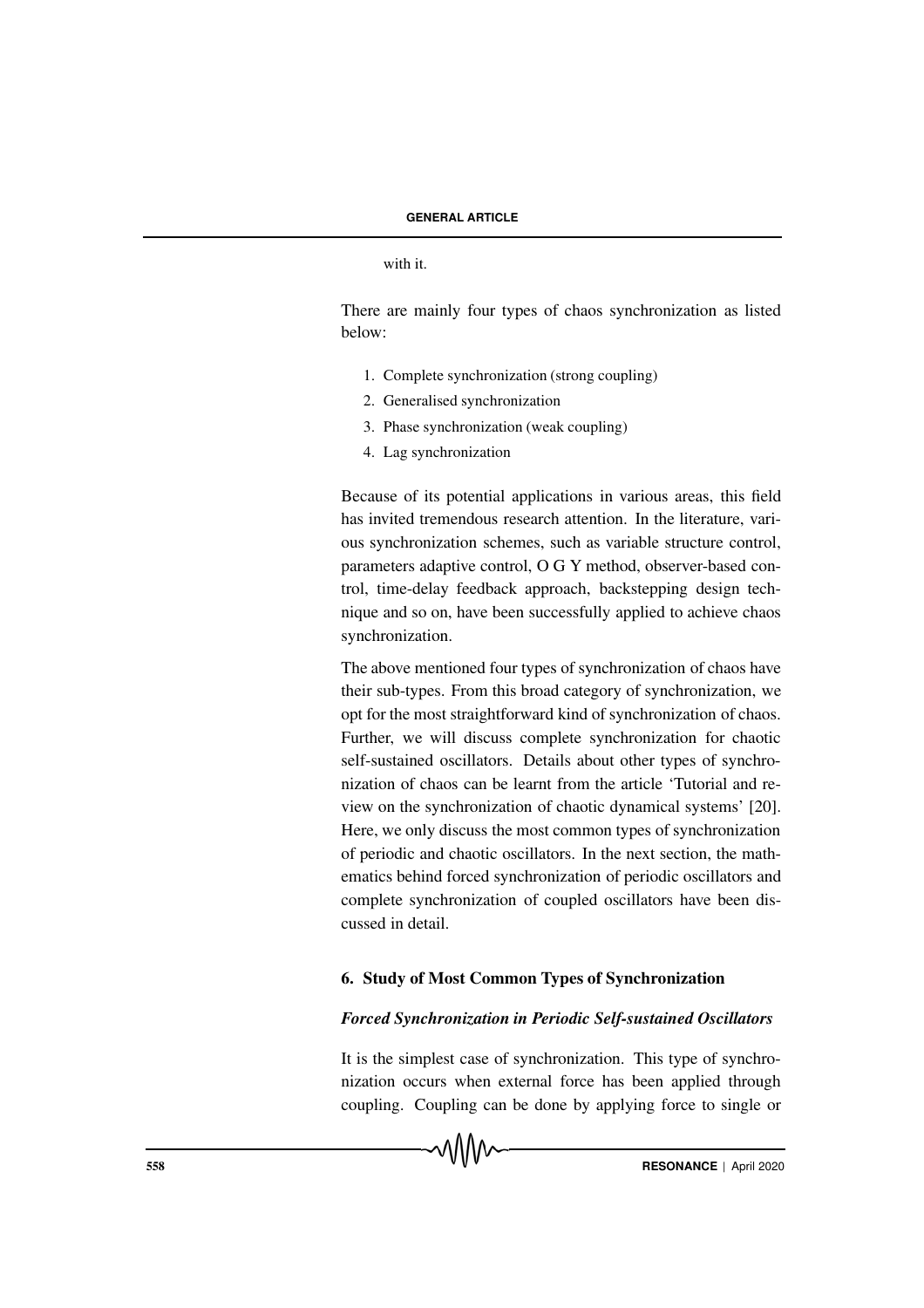more than one self-sustained oscillators of a dynamical system, two dynamical systems or more than two dynamical systems. The coupling in coupled dynamical systems can be unidirectional or bi-directional.

Let us understand it in a two-dimensional continuous dynamical system. Suppose force is applied to one direction only. Note that a single self oscillator is an autonomous dynamical system and can be defined in mathematical notation as:

$$
\frac{dx}{dt} = f(x).
$$

A forced dynamical system becomes a non-autonomous dynamical system and can be defined in mathematical notation as:

$$
\frac{dx}{dt} = g(x, v(t)).
$$

Here  $v(t)$  is periodic force such that  $g(x, 0) = f(x)$ . Let us have a look at a problem on synchronization of periodically forced Vander-Pol oscillator.

Periodically Forced Vander-Pol Oscillator: We consider the two-dimensional Vander-Pol oscillator with parameter  $\mu$ . The Vander-Pol oscillator is a self-sustained oscillator which has a limit cycle if the setting  $\mu > 0$ . To model the simplest case, we apply an external force into the second equation with coupling strength *B*. We opt for external force in the form of cosine with amplitude 1 and frequency  $\omega$ .

$$
\dot{x}_1 = x_2,\n\dot{x}_2 = \mu(1 - x_1^2)x_2 - v^2 x_1 + B \cos \omega t.
$$
\n(1)

√∖∖∖∧∽

We plot the phase portrait of the Vander-Pol oscillator in MAT-LAB using Runge-Kutta fourth order technique. We choose initial condition  $(x_1, x_2)$  as  $(1.1, 1.41)$  and values of parameter are taken as  $\mu = 2$ ,  $\nu = 10$ ,  $B = 0$ ,  $\omega = 9.790$  and  $\mu = 100$ ,  $\nu =$ 10,  $B = 890$ ,  $\omega = 9.790$  for non-forced and forced systems respectively.

**RESONANCE** | April 2020 559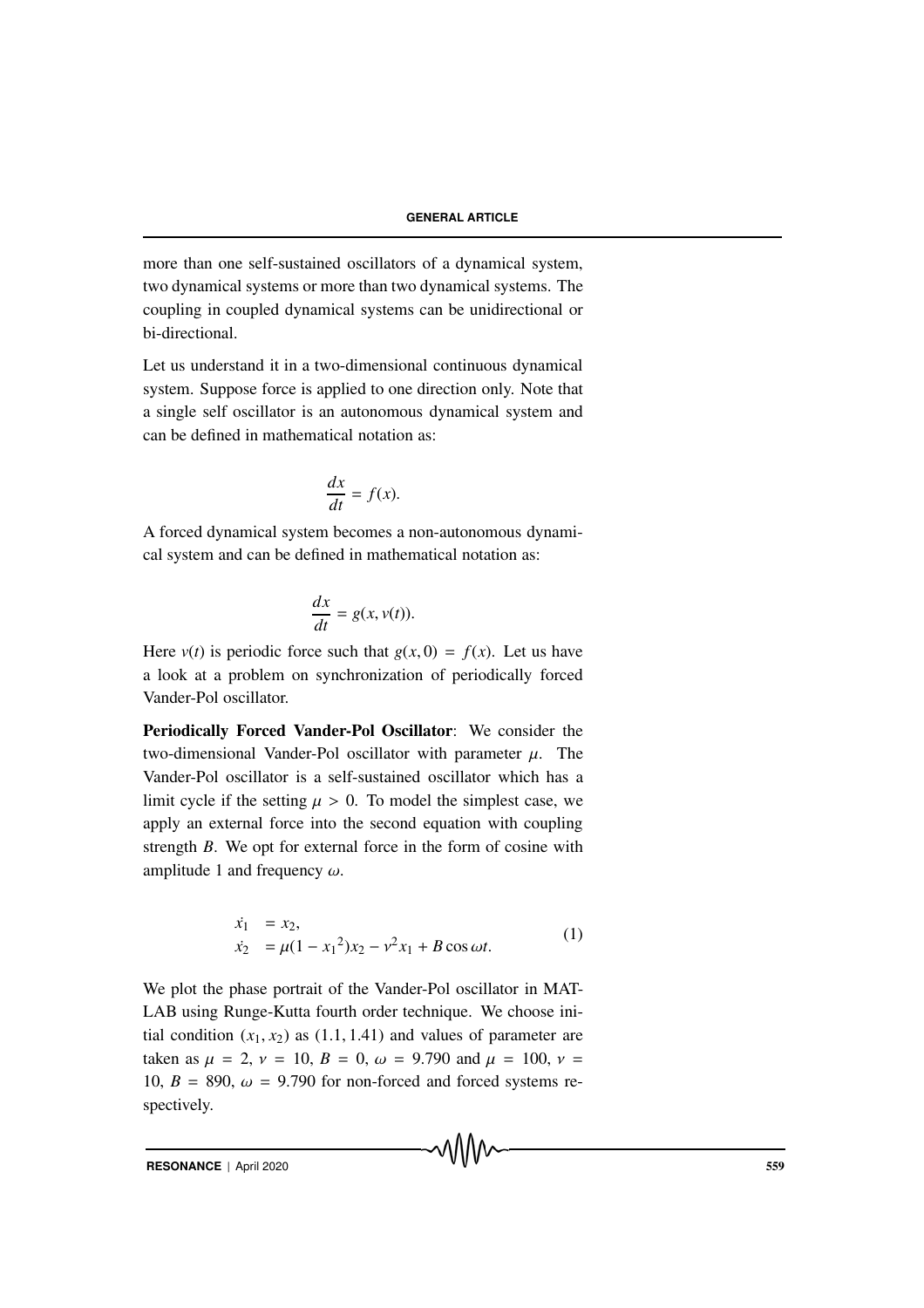

Figure 8. Phase portraits of Vander-Pol system for (a) non-forced oscillators, (b) forced oscillators.

oscillations, it is not essential to distinguish between self-sustained and forced systems for phase synchronization of chaos.

From *Figure* (8), we can see that the system has a limit cycle for no coupling  $B = 0$ . But as a result of forcing, the limit cycle which existed in the original unforced order no longer exists at the same location and in identical form in phase space. It means the original system and forced system have different rhythms. If for the right choice of coupling strength *B*, well-timed beats produce another limit cycle for a frequency equal to or rationally equal to the forcing frequency, then only forced synchronization can be achieved. To understand this, the readers are suggested to read Unlike periodic **Forced** synchronization of coupled oscillators' [21].

# *Complete Synchronization in Chaotic Self-sustained Oscillators*

Unlike periodic oscillations, it is not essential to distinguish between self-sustained and forced systems for phase synchronization of chaos. Contrary to phase synchronization of chaos, complete synchronization can be observed in any chaotic systems; not necessarily autonomous. The phenomenon of complete synchronization is not close to classical synchronization of periodic oscillations. Complete synchronization means the suppression of differences in coupled identical systems. Therefore, this effect can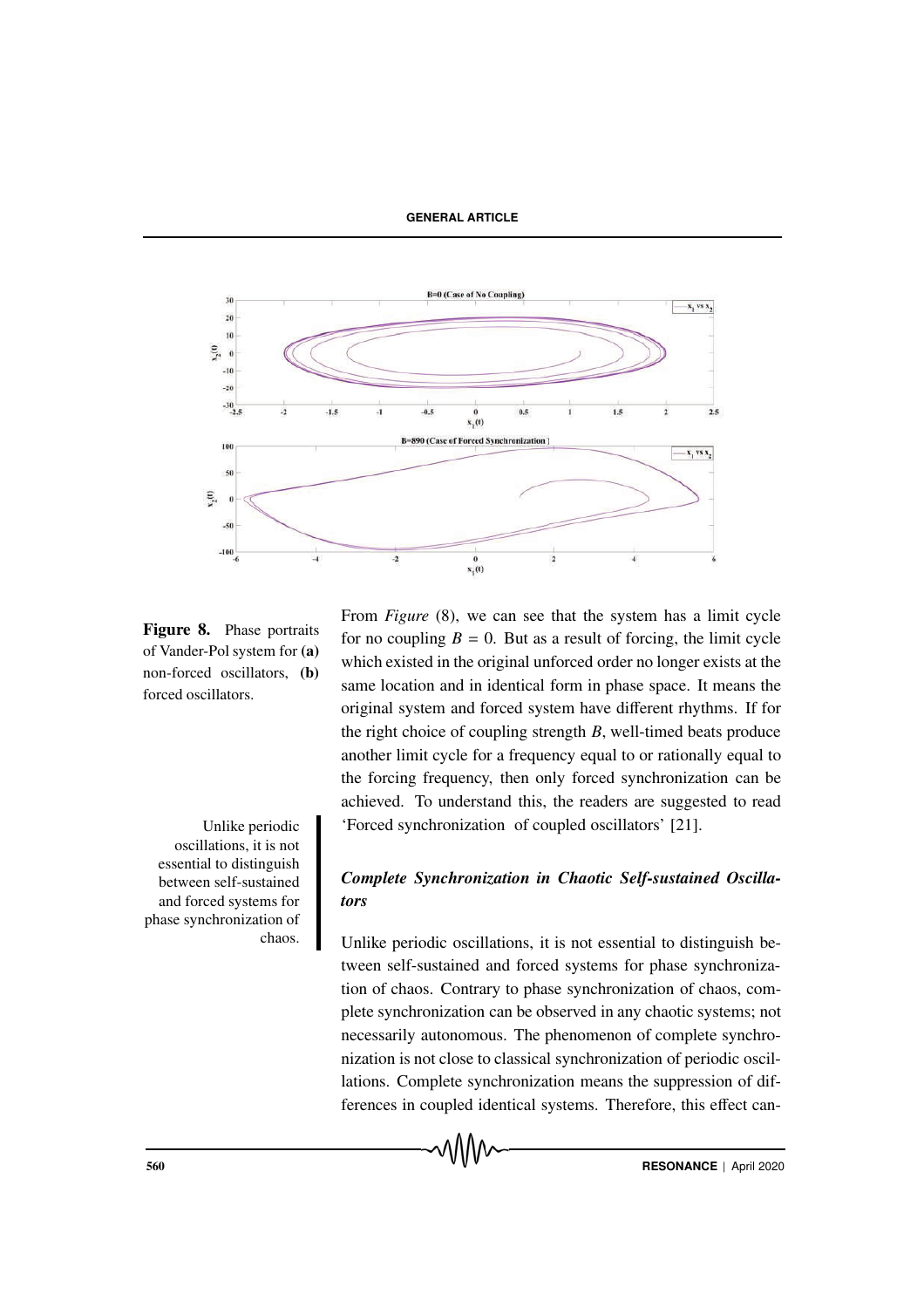not be described as entrainment or locking; it is closer to the onset of symmetry. To understand the synchronization of a chaotic system, we consider two dynamical systems – master and slave. The master system is the original system, and the slave system is the controlled system which we want to synchronize with the master system.

Consider the master system as:

$$
\dot{x} = F(x), \quad x \in \mathbb{R}^n \tag{2}
$$

$$
F(x) = (F_1(x(t)), F_2(x(t)), \dots, F_n(x(t))) \in R^n, and F(0) = 0.
$$

The corresponding slave system will be:

$$
\dot{y} = F(y) + u, \quad y \in R^n,\tag{3}
$$

 *is the controller to be designed. Let the synchronization error* state be defined as:

$$
e = y - x, \quad e \in R^n. \tag{4}
$$

So that the error dynamics is given as follows

$$
\dot{e} = F(y) - F(x) + u, \quad e \in R^n. \tag{5}
$$

The synchronized coupled chaotic system means that the trajectory of one of the systems will converge at the same values as the other. The master system (2) synchronizes the slave system (3), if and only if, the following condition is satisfied, i.e.

$$
\lim_{t\to\infty}||e(t)||=0.
$$

Based on the error between the variables of master and slave systems, there are generally three forms of synchronizations as follows:

- 1. Exact synchronization :  $y(t) = x(t)$ .
- 2. Asymptotic synchronization :  $\lim_{t\to\infty} ||y(t) x(t)|| = 0$ .
- 3. Approximate synchronization :  $\lim_{t\to\infty} ||y(t) x(t)|| \leq \epsilon_0$ .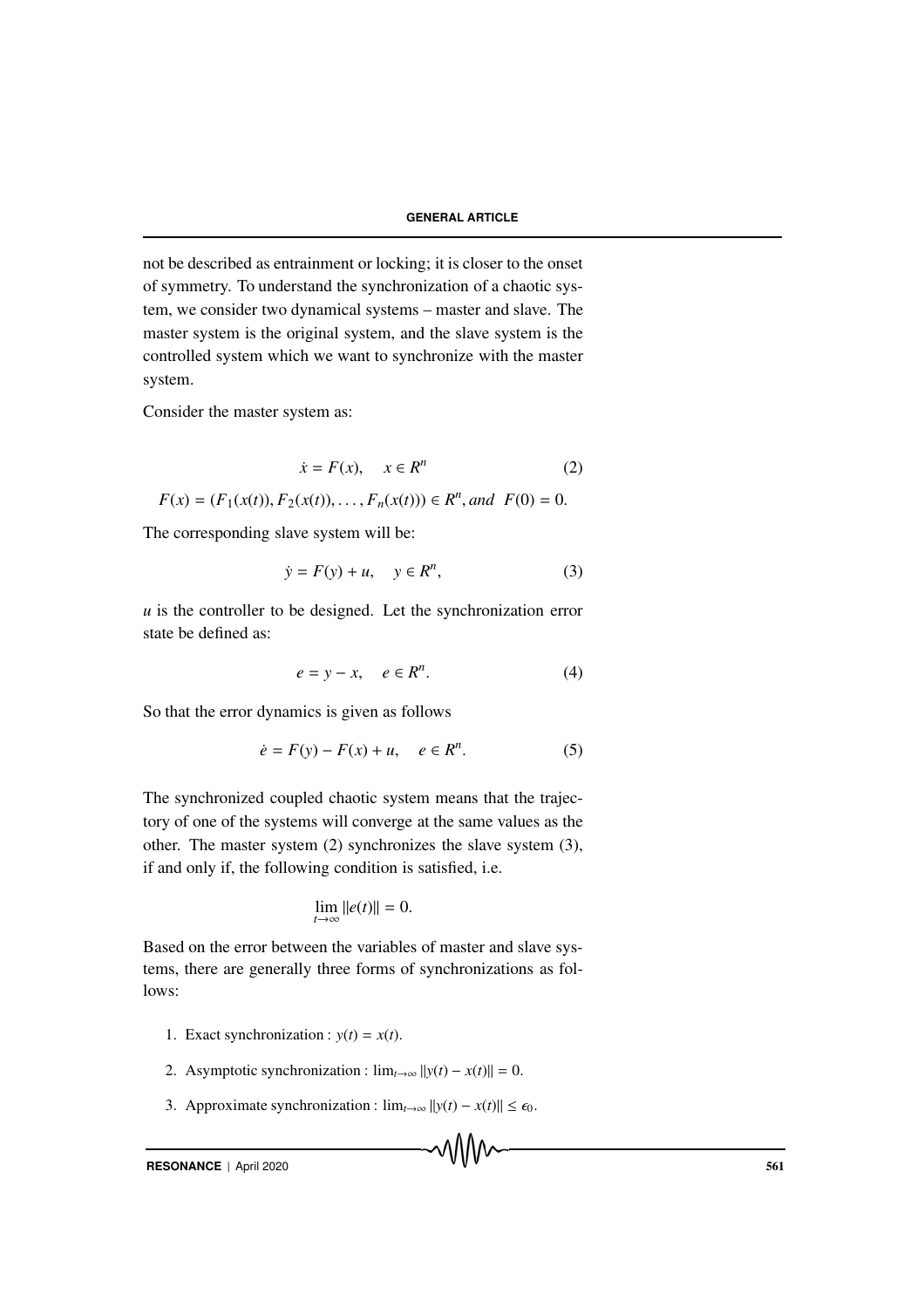# 7. Applications of Synchronization in Various Fields

Now that we have learnt the mechanism behind synchronization phenomenon, let us discuss some applications. Objects or entities that are not individually very powerful may work together to create a significant amount of power. This property can apply to different types of scenarios if skilfully implemented. For example, in a circuit that connects several Josephson junctions (each of which generates a small amount of current based on quantummechanical principles), if the junctions are linked in a manner conducive to synchronization, a large current can be allowed to Synchronization or **flow.** Synchronization or phase-locking, appear in a large variety of systems such as neural networks, lasers, charge density waves, Josephson junction arrays, heart/breathing systems, and population of flashing fireflies. The phenomenon is expected to be exploited for the treatment of Parkinson's disease, signal processing or optomechanical systems.

> Some of the applications of synchronization in diverse scientific fields such as biology, neuroscience, engineering, computer science, economics and social sciences are as follows:

#### 1. Biological Systems and Neuroscience

Examples: Disease dynamics, Population dynamics, Genetic networks, Circadian rhythms, Cortical networks, Neuronal networks.

#### 2. Physical Systems

Examples: Clocks, Dynamics of coherent structures in spatially extended systems.

#### 3. Defence Applications

Examples: Secure communications, New tunable radiation sources.

# 4. Computer Science and Engineering

Examples: Data mining, Parallel/Distributed computation, Consensus problems, Wireless communication networks, Power-grids.

# 5. Social Science and Economy Examples: Opinion formation, Finance, World Trade Web.

562 **RESONANCE** | April 2020

phase-locking, appear in a large variety of systems such as neural networks, lasers, charge density waves, Josephson junction arrays, heart/breathing systems, and population of flashing fireflies.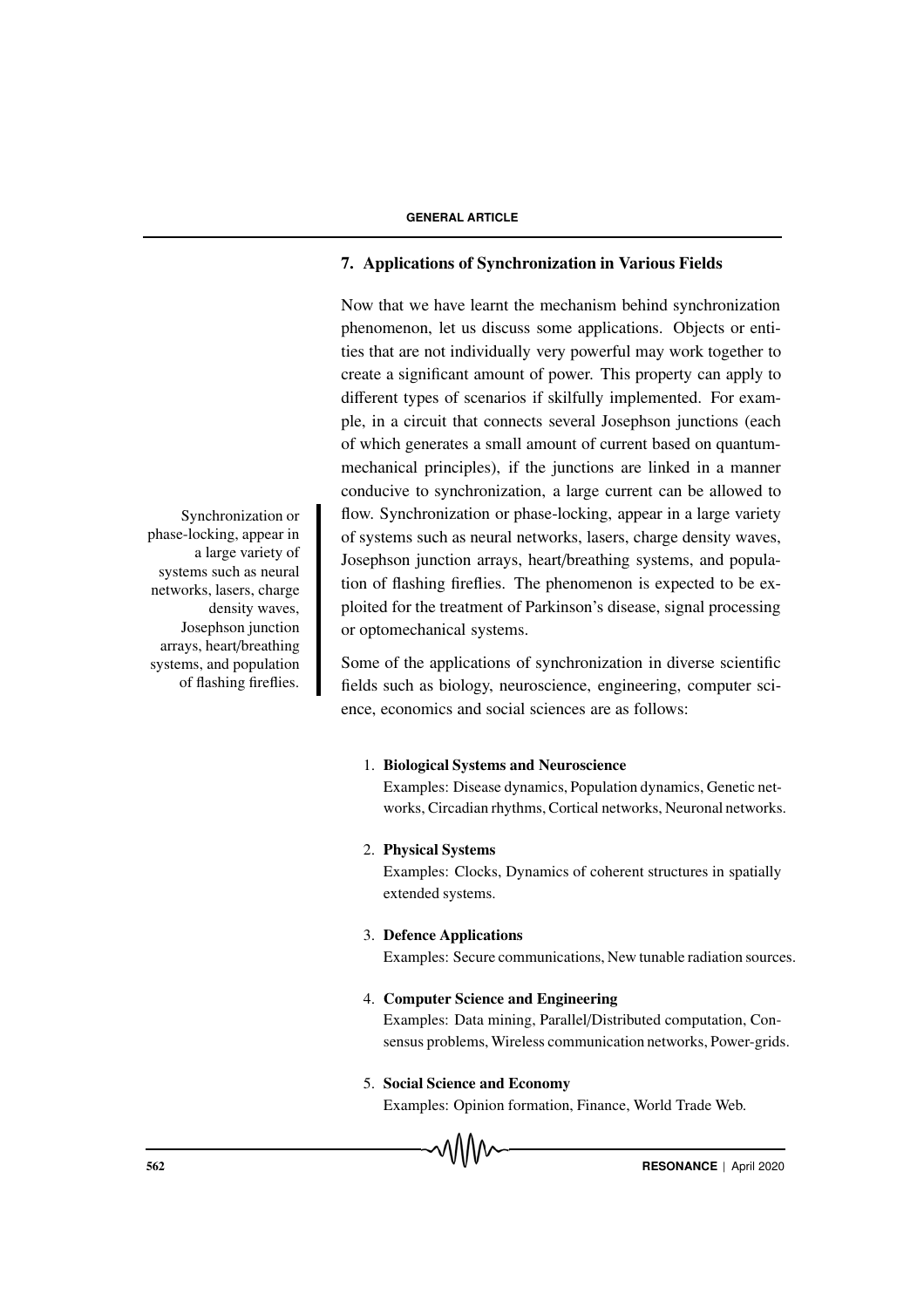For a more detailed explanation of these applications of synchronization in complex networks, see [22].

# 8. Conclusion

Through the present review, we have highlighted the basic principles of synchronization. Since traditionally, synchronization has been based upon periodic signals, in a classical context, it can be The intrinsic rhythms defined as the mechanism by which a group of individuals going through periodic motion begins moving through same parts of their cycles at the same time. The synchronization of nonlinear and/or spatially extended processes have been extensively studied over the past decades and scientists from different fields have assigned it various names. These names are influenced by the classical definition of synchronization. It has been referred to as phase locking, phase trapping, frequency pulling, frequency locking, etc. The intrinsic rhythms exhibited by dynamical systems have attracted interest in a wide range of fields. However, till now, there is no single unified concept that clearly covers all the well-known examples of synchronization phenomenon together.

Since this phenomenon occurs widely in Nature, one may ask, how can we potentially grasp them together? We can find its solution by discovering new mathematical tools. There is no denying that the strength of mathematics lies in its universality. Whether we are thinking about cells or circuits, it is possible to study each subject in the same way as long as the basic mathematical framework is the same. Although the work in mathematics is advancing quite slowly, when a specific problem is solved, the effect of the solution on neighbouring fields is unmistakable. A lot of researchers have shown their curiosity in this area since the groundbreaking work of Kuramoto, Pecora, and Caroll. In the last two decades, it has been realised that chaotic signals can also be used for synchronization. Though the phenomenon is quite recent in the theory of non-linear dynamical systems and has not been completely explored yet. We expect this article to raise interest in the scientific and engineering communities. We believe that exhibited by dynamical systems have attracted interest in a wide range of fields. However, till now, there is no single unified concept that clearly covers all the well-known examples of synchronization phenomenon together.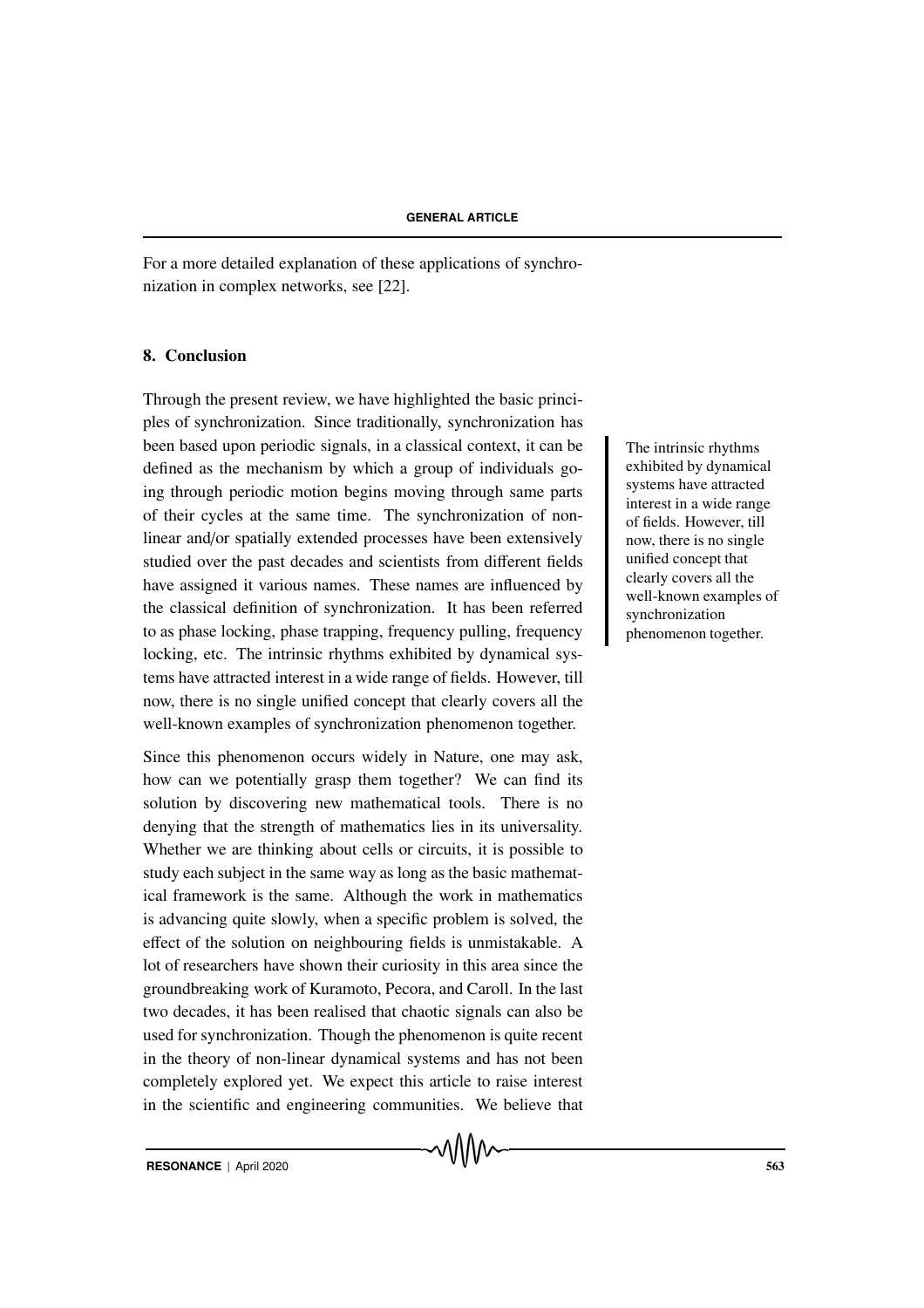the exploration of new mathematical tools, capable of combining the information provided by specific dynamics with the whole process towards synchronization, should be the focus of intensive research if we aim to provide a general theory of synchronization processes in complex networks. As the field of dynamic systems with many degrees of freedom is still evolving, the inclusion of new powerful mathematical tools are eagerly awaited by researchers in physics, biology, ecology, engineering, and other fields.

# Suggested Reading

- [1] C Huygens, *Oeuvres complétes de Christiaan Huygens*, Vol.8, (M. Nijho), 1899.
- [2] Y Wu, N Wang, L Li and J Xiao, Anti-phase synchronization of two coupled mechanical metronomes, *Chaos: An Interdisciplinary Journal of Nonlinear Science*, Vol.22, p.023146, 2012.
- [3] E Kaempfer, *The History of Japan: Together with a Description of the Kingdom of Siam 1690–1692*, (Psychology Press), 1993.
- [4] R B Lindsay, *Men of Physics Lord Rayleigh The Man and His Work: The Commonwealth and International Library: Selected Readings in Physics*, (Elsevier).
- [5] J H Ku, Jw strutt, Third Baron Rayleigh: The Theory of Sound, (1877–1878), *Landmark Writings in Western Mathematics 1640–1940*, (Elsevier), pp.588–599, 2005.
- [6] D G Tucker, The early history of amplitude modulation, sidebands and frequency-division-multiplex, *Radio and Electronic Engineer*, Vol.41, pp.43–47, 1971.
- [7] Y Kuramoto, Diffusion-induced chaos in reaction systems, *Progress of Theoretical Physics Supplement*, Vol.64, pp.346–367, 1978.
- [8] L M Pecora, T L Carroll, G A Johnson, D J Mar and J F Heagy, Fundamentals of synchronization in chaotic systems, concepts, and applications, *Chaos: An Interdisciplinary Journal of Nonlinear Science*, Vol.7, pp.520–543, 1997.
- [9] J Yang, Y Wang, Y Yu, J Xiao and X Wang, Huygens' synchronization experiment revisited: luck or skill?, *European Journal of Physics*, Vol.39, p.055004, 2018.
- [10] K Czolczynski, P Perlikowski, A Stefanski and T Kapitaniak, Huygens' odd sympathy experiment revisited, *International Journal of Bifurcation and Chaos*, Vol.21, pp.2047–2056. 2011.
- [11] S Strogatz and N Goldenfeld, Sync: The emerging science of spontaneous order, *Physics Today*, Vol.57, pp.59–60, 2004.
- [12] V S Anishchenko and G Strelkova, Attractors of dynamical systems, *1st International Conference, Control of Oscillations and Chaos Proceedings*, (Cat. No. 97TH8329) (IEEE), pp.498–503, 1997.
- [13] A Jenkins, Self-oscillation, *Physics Reports*, Vol.525, pp.167–222, 2013.